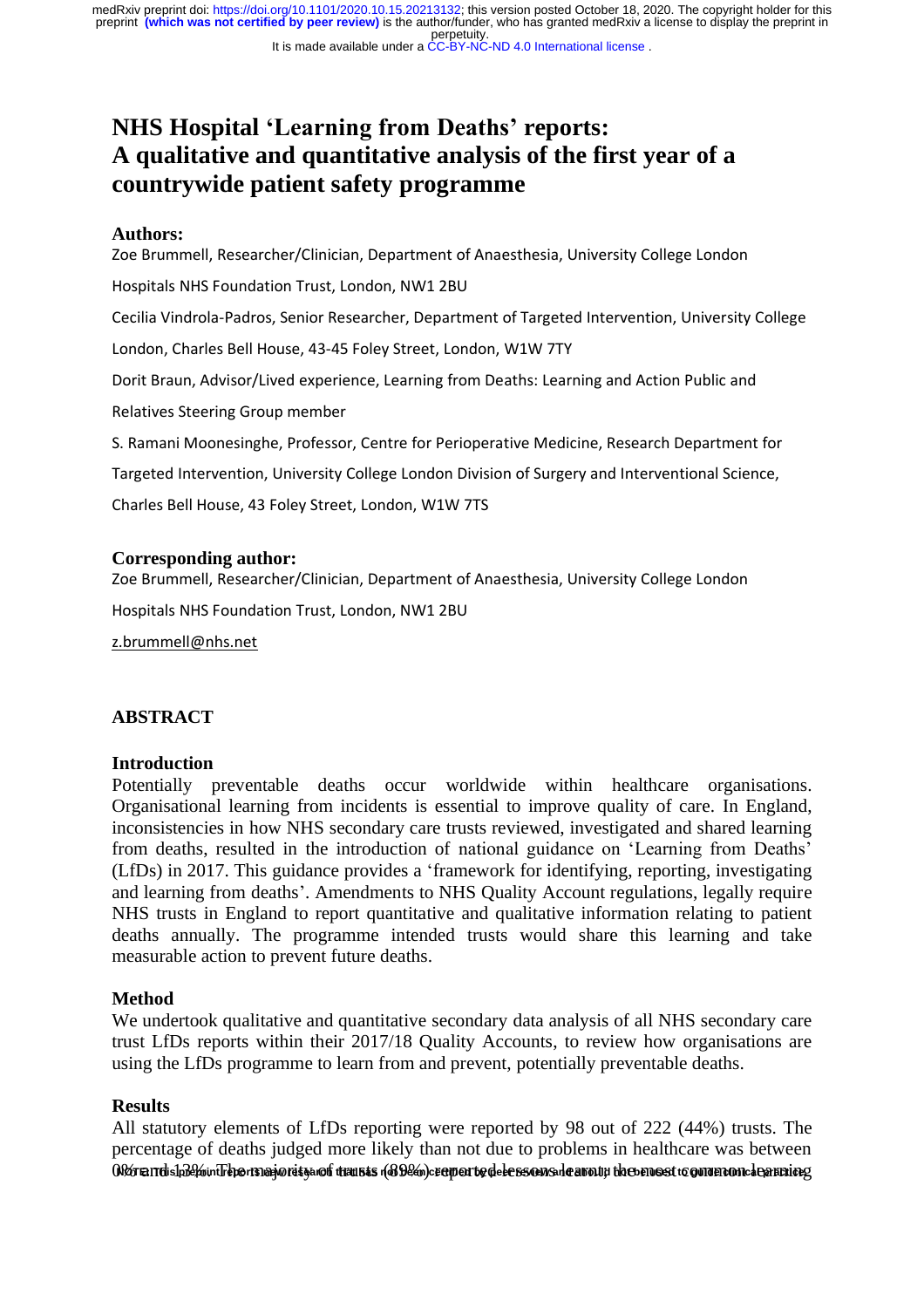It is made available under a CC-BY-NC-ND 4.0 International license.

theme was poor communication. 106 out of 222 trusts (48%) have shared or plan to share the learning within their own organisation. The majority of trusts (86%) reported actions taken and 47% discussed or had a plan for assessment of impact. 37 out of 222 trusts (17%) mentioned involvement of bereaved families.

### **Conclusions**

The wide variation in reporting demonstrates that some trusts have engaged fully with LfDs, while other trusts appear to have disengaged with the programme. This may reveal a disparity in organisational learning and patient safety culture which could result in inequity for bereaved families. Many themes identified from the LfD reports have previously been identified in national and international reports and inquiries. Further work is needed to strengthen the LfDs programme.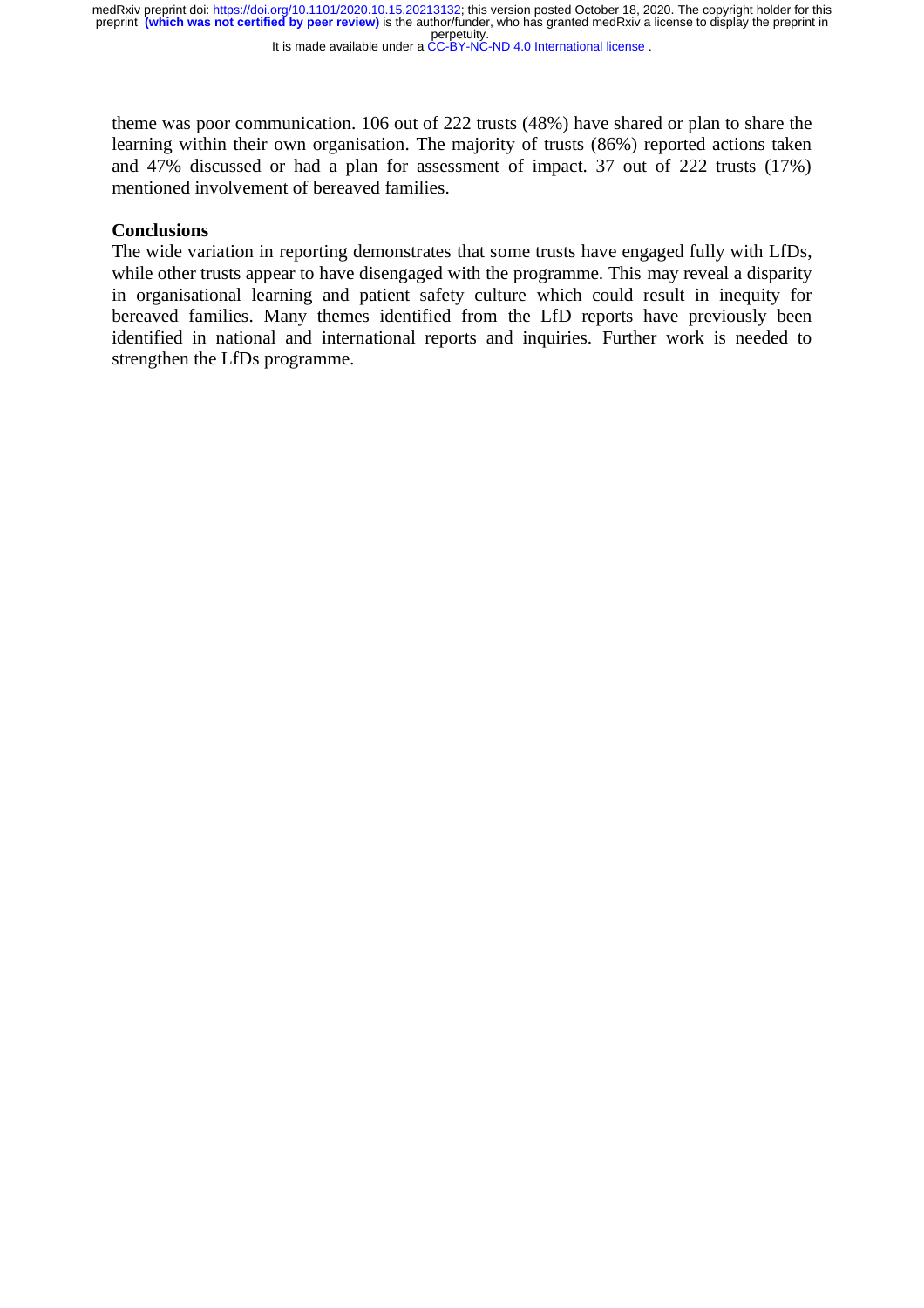It is made available under a CC-BY-NC-ND 4.0 International license.

### **INTRODUCTION**

Globally, adverse events while receiving medical treatment are a leading cause of morbidity and mortality.[1] From studies within the United States and Europe the percentage of 'preventable' or 'potentially preventable' deaths is likely to lie somewhere between 0.5% and 8.4% of hospital deaths.[2-6] In England between April 2017 and end of March 2018 there were 299,000 deaths occurring in hospital or within 30 days of discharge.[7] This amounts to an estimate of between 1,495 and 25,116 potentially preventable deaths in England in 2017/2018. There is a moral imperative for healthcare organisations to learn from these deaths and take measurable action to prevent potentially preventable deaths. Healthcare organisations are made up of individuals who have the ability to learn: however organisational learning is 'more than the sum of individual learning' and is distinct from unreflective action taking.[8] It is more than simply creating change for change's sake, as an 'illusion of learning'.[9] Organisational learning is the ability to apply knowledge and understanding to increase effective organisational action.[8, 10] Effective organisational learning is crucial to improve patient safety and probably requires both safety-I (understanding why things go wrong) and safety-II (understanding why things go right) approaches.[11, 12] In addition central regulation and performance management may have some effect on improving care, but quality improvement, leadership, public engagement, proper resourcing, education, and training are needed for a safer health service.[12]

In April 2016 an independent review demonstrated a lack of systematic approach and meaningful change in response to unexpected deaths at Southern Health NHS Foundation Trust.[13] The Care Quality Commission (CQC), which is responsible for monitoring, inspection and regulation of healthcare services within England, conducted a wider review into the investigations of deaths. They found inconsistencies in the way NHS trusts became aware of, investigated and shared learning from deaths.[14] In response, the NHS launched a new programme of work to improve standards. This included national guidance on Learning from Deaths' (LfDs), providing a 'framework for NHS Trusts on identifying, reporting, investigating and learning from deaths in care'. The objectives of the guidance included supporting the NHS in England to develop an understanding of why deaths contributed to by problems in care happen, with the aim of ensuring that findings are shared and acted upon, to prevent recurrence.[15] In July 2017 guidance was published on implementing the LfDs framework at trust board level,[16] and amendments to statutory regulations followed. These changes made annual reporting of both quantitative and qualitative information relating to patient deaths a legal requirement in England.[17] The reporting mechanism was built into the NHS "Quality Accounts" system – where NHS secondary healthcare providers are legally required to produce a publicly available annual report about the quality of their services.[18] Guidance was not given on expected number of deaths, how to judge if a death was more likely than not due to problems in care, or on examples of learning, actions or how to assess impact of any actions. It was instead left to individual NHS trusts to decide how they would undertake and process these requirements. Guidance was given that NHS trust board leadership should 'share relevant learning across the organisation and with other services where the insight gained could be useful'.<sup>[15]</sup> and that trusts should 'engage meaningfully with bereaved families and carers'.<sup>[19]</sup> It was not a statutory requirement to report on bereaved family and carer engagement or to report sharing of learning. Given the lack of consistency that led to establishing the LfDs programme, this study sets out to analyse LfDs reporting, to ascertain if trusts are reporting as legally required, to evaluate the quality of reporting, and to understand if organisational learning in its truest sense is occurring.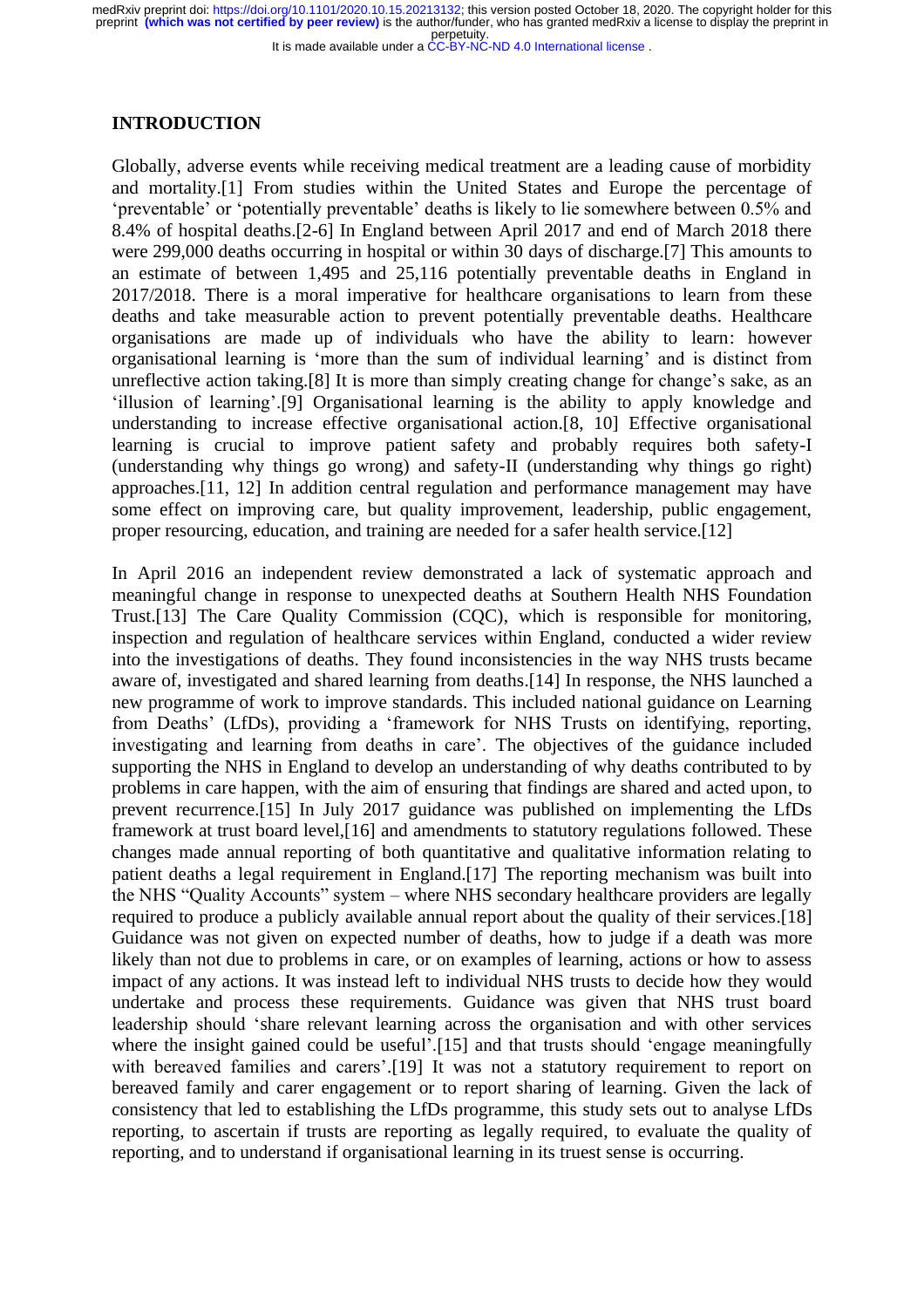It is made available under a CC-BY-NC-ND 4.0 International license.

### **METHODS**

This is a qualitative and quantitative study of an NHS safety improvement programme. We undertook analysis of 2017/2018 quality account data from NHS secondary healthcare trusts in England. We excluded ambulance trusts (they are not required to report until 2020/2021). This study has been reported using Standards for Reporting Qualitative Research.[20]

Our objectives were to describe the quality of reporting, and to thematically analyse the reports to derive key learning for the NHS and beyond. We undertook analysis of LfDs as set out in the 2017 amendment to the NHS 2010 quality account regulations.

Our evaluation of the quality of reporting involved review of compliance of reports against regulation numbers 27.1 to 27.6 (table 1).[17] Where trusts did not fully report we sought to understand why this may have been the case from comments within the quality account itself. Data not found from the trust 2017/2018 quality account was not included in the analysis.

| <b>Regulation</b><br>number | <b>Summary of regulatory requirement</b>                                                                                                                                               |
|-----------------------------|----------------------------------------------------------------------------------------------------------------------------------------------------------------------------------------|
| 27.1                        | The number of patients who have died during the annual reporting period                                                                                                                |
| 27.2                        | The number of the deaths (in 27.1) that have undergone a case record review or<br>investigation                                                                                        |
| 27.3                        | An estimate of the number of deaths in 27.2 which the provider judges to be<br>more likely than not to have been due to problems in care, with explanation of<br>method to assess this |
| 27.4                        | What the provider has learnt from reviews/investigations in relation to deaths (in<br>(27.3)                                                                                           |
| 27.5                        | A description of the actions the provider has taken or will take in response to<br>what they have learnt                                                                               |
| 27.6                        | An assessment of the impact of the actions (from 27.5)                                                                                                                                 |

### **Table 1: NHS Quality Accounts LfDs Regulations [17]**

In addition to statutorily required reporting we also looked for evidence within the 2017/18 LfDs report of family/carer engagement, which included evidence of involvement in learning and/or addressing family/carer concerns and/or appointing family liaison officer or similar as a result of a patient death. We also looked for evidence of sharing LfDs incidents both within the trust and more widely (for example with other organisations).

Quantitative analysis was undertaken and reported using descriptive statistics.

Qualitative evaluation to derive key learning themes was undertaken through document analysis using content and thematic analysis.[21] In order to collect data systematically, we first identified initial LfDs learning and action themes for reporting, and then developed a classification system for these. The first investigator (ZB) reviewed and analysed twenty 2017/2018 quality accounts, undertook open coding and combined this with information presented at the NHS Improvement London Network for Learning from Deaths event (October 2018), where themes (mixed learning and action) from London Trusts were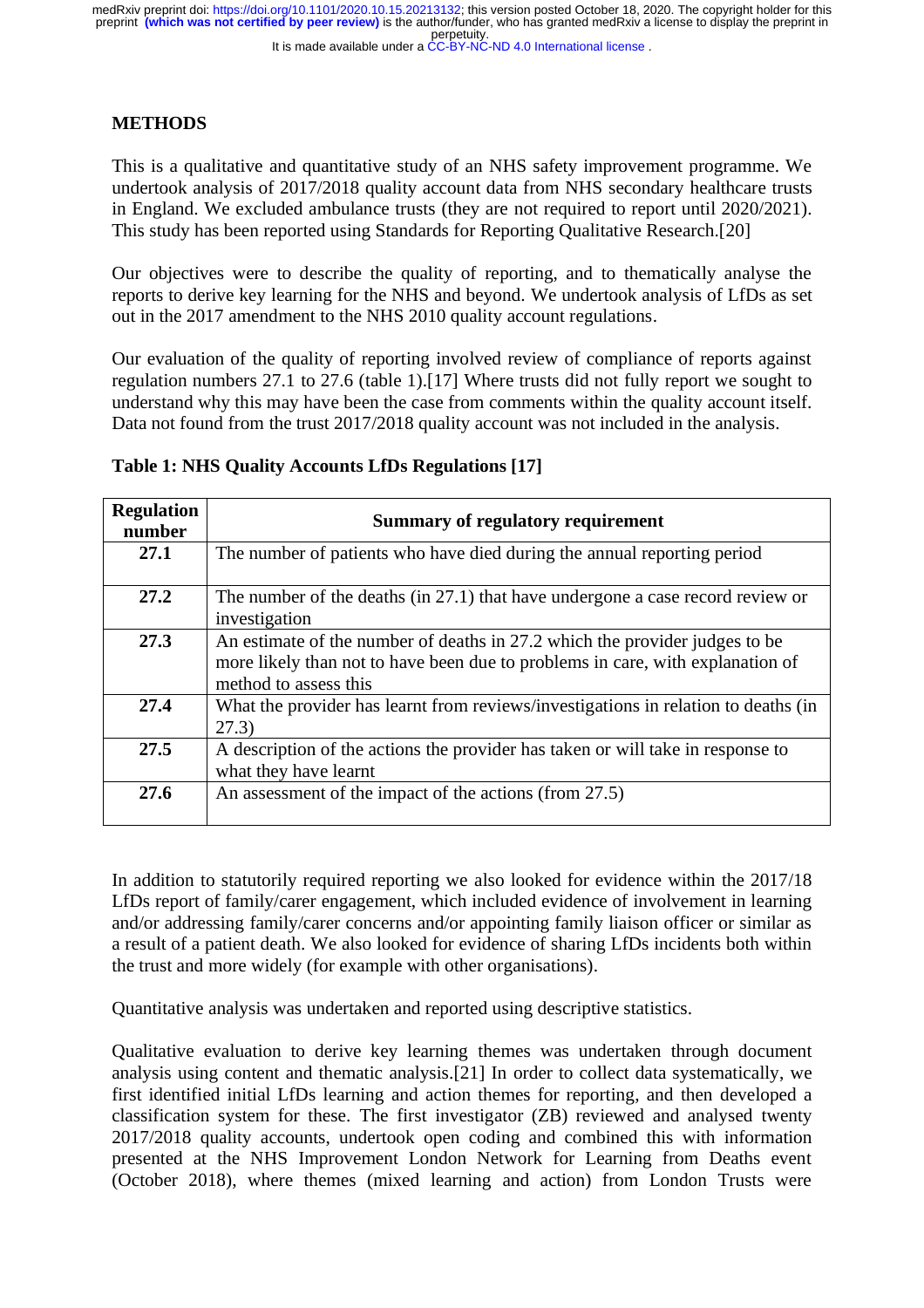It is made available under a CC-BY-NC-ND 4.0 International license.

discussed. Following the initial review, we reviewed the further 202 NHS trust 2017/18 quality accounts. Each account was reviewed by the same reviewer twice to ensure full data capture. The process of bracketing to reduce subjective analysis was utilised.[22] During data capture further themes emerged, were modified, merged and changed iteratively. Recurring themes were identified using a method of exploratory data analysis,[23] coding, identification of themes, recoding and using frequency charts. Data were captured in Microsoft excel.

### **Patient and public involvement**

This study forms part of a larger programme of work which is overseen by a public and relatives steering group to improve relevance from the perspective of those affected by deaths in healthcare and to reduce biases from the healthcare staff researchers. The steering group have been involved in the planning, design and development of conclusions, through face-toface meetings and email correspondence. The involvement of a steering group member in authoring this paper has significantly and positively influenced the reporting of this study, ensuring focus on reporting family involvement. The authors reflect that PPI has been essential to this study to ensure that the views of bereaved family members were central to the concerns examined. The reporting of patient and public involvement (PPI) has been undertaken using guidance for reporting involvement of patients and the public 2 – short form (GRIPP2-SF).[24]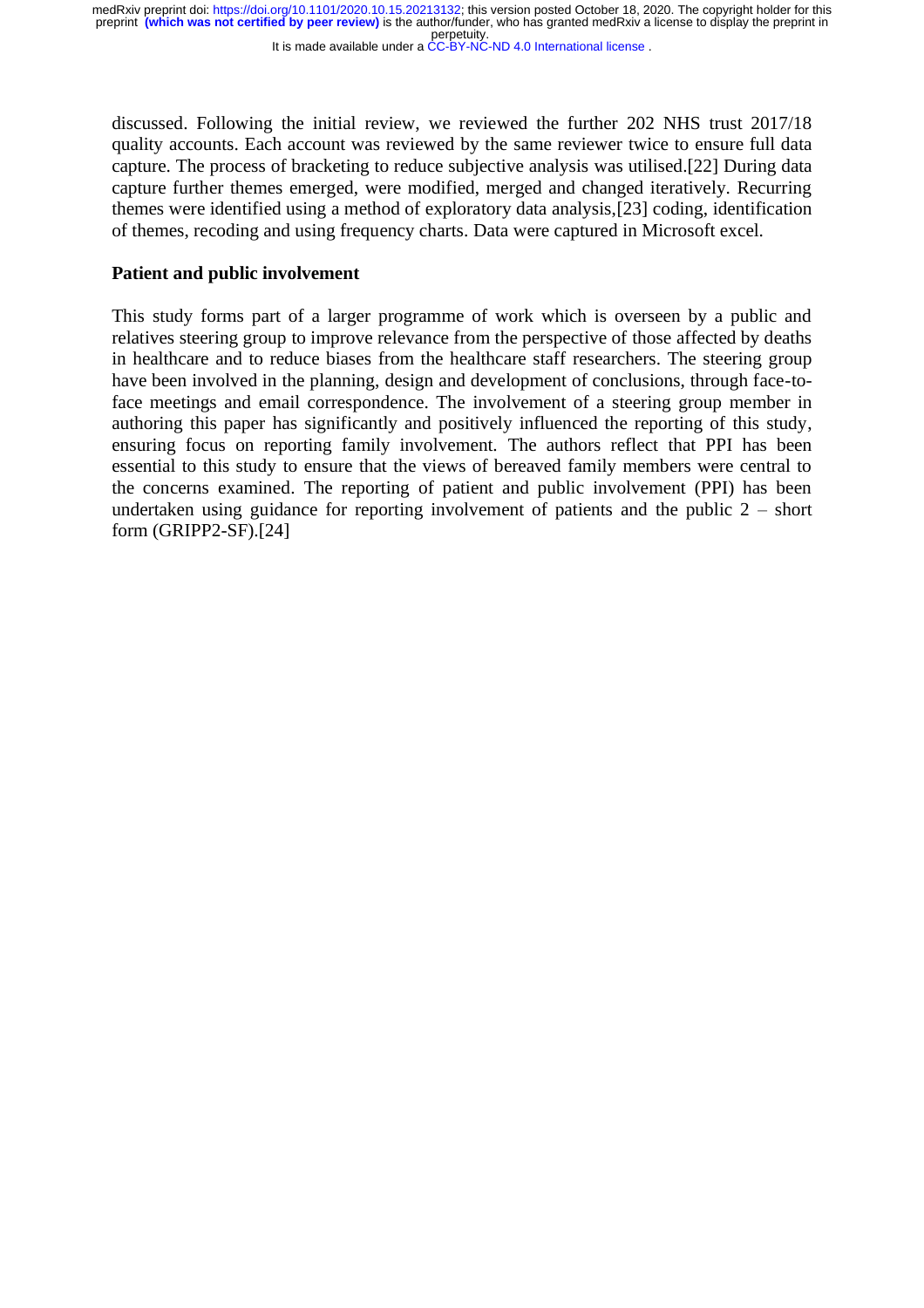### It is made available under a CC-BY-NC-ND 4.0 International license.

## **RESULTS**

Quality accounts were reviewed for all 222 secondary care trusts in England.

### **Quality of Reporting**

98 out of 222 (44%) trusts reported all six statutory elements of the LfD reporting framework. Two trusts did not report any parts of the LfDs regulatory requirements.[25, 26] The total number of deaths reported (regulation 27.1) varied from 3 deaths to 7756 deaths .[27, 28] The number of case record reviews or investigations undertaken relative to the number of patient deaths in individual trusts varied between 0.2% and 100% of deaths; the average was 43.7%.

There was variation between 0 and 13% in the number of deaths which the provider judged to be more likely than not to have been due to problems in care. 22 trusts did not report any figure in this section of the quality accounts, reasons given for this included:

- 'data collection challenges'[29]
- 'unable to provide a reliable figure'[30]
- 'we do not carry out investigations with a view to determining whether the death was wholly or partly due to problems in the care provided'[31]
- 'currently no research base on this for mental health services and no consistent accepted basis for calculating this data'[32]

111 out of 222 trusts (50%) noted the use of Structured Judgement Reviews (SJRs) (either Royal College of Physicians or Royal College of Psychiatrists) either alone or in combination with other forms of investigation or review to assess problems in care.[33] Trusts not using SJRs used a variety of other methods including: Confidential Enquiry into Stillbirths and Deaths in Infancy (CESDI) framework, Root Cause Analysis (RCA) and PReventable Incidents Survival and Mortality (PRISM) methodology.[34, 35]

Regulation 27.4 asks trusts to describe 'what the provider has learnt from reviews/investigations in relation to deaths' where this was related to deaths which the provider judged to be more likely than not to have been due to problems in care (regulation 27.3). 25 out of 222 trusts (11%) did not report any lessons learnt from deaths; of these 25 trusts, 9 trusts had reported 1 or more death judged to be more likely than not due to problems in care, the other 16 trusts had either reported zero deaths judged to be more likely than not due to problems in healthcare or had not reported. However, 49 out of 222 trusts (22%) which reported that they had no deaths judged more likely than not due to problems in care, also reported lessons learnt, many caveating this with an explanation that they had learnt valuable lessons through the process of case note review/investigation.

Trusts were asked to undertake 'a description of the actions the provider has taken or will take in response to what they have learnt' (Regulation 27.5). 30 out of the 222 trusts (14%) did not report any actions taken as a result of learning. One trust reported that they felt they were 'at too early a stage of development to be able to take actions from specific learning'.[36]

Regulation 27.6 asked trusts to undertake 'an assessment of the impact of the actions'. 105 out of 222 trusts (47%) discussed assessment of impact. This includes trusts that had a plan of any sort including a future plan. Several trusts used audits and/or quality improvement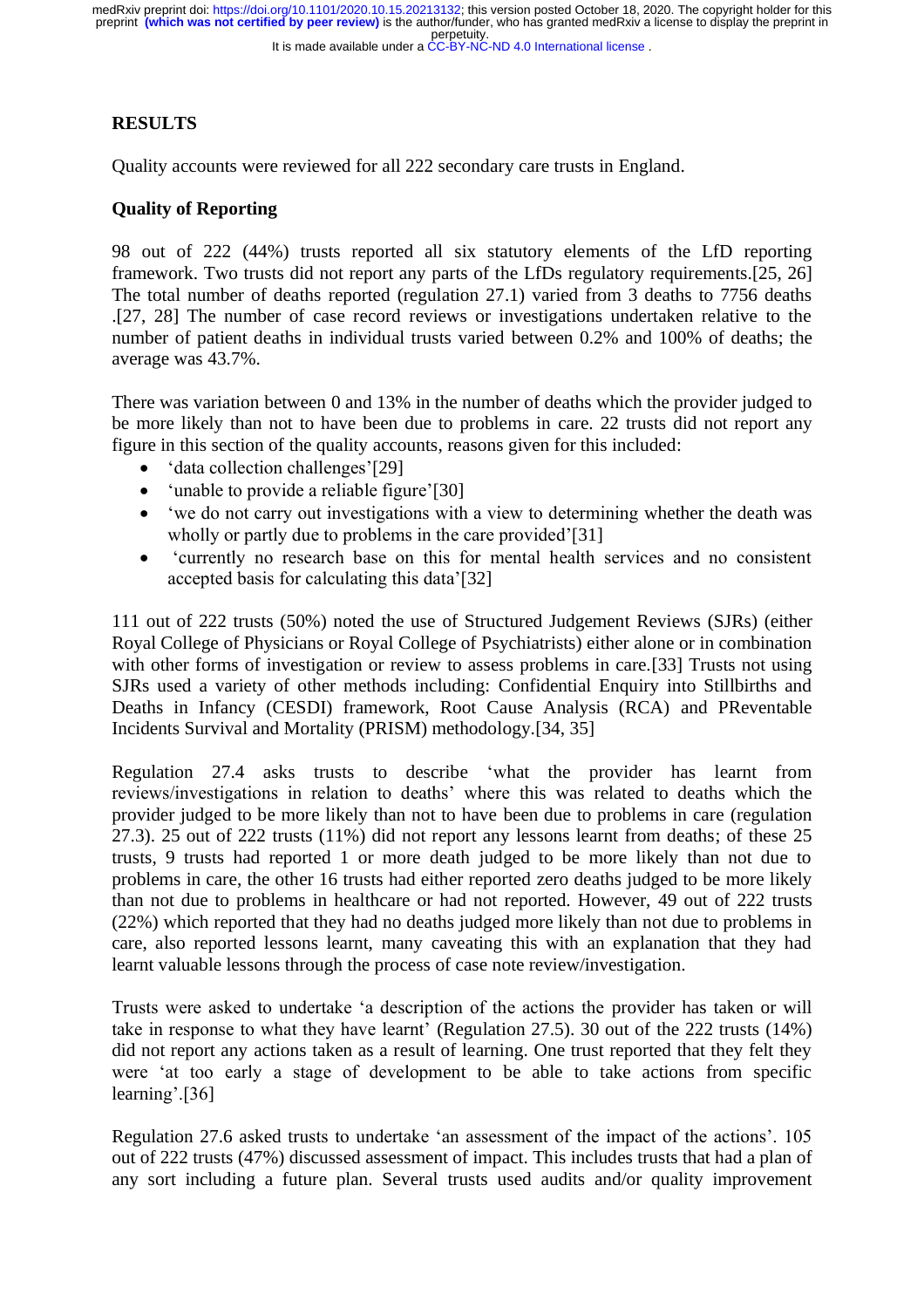It is made available under a CC-BY-NC-ND 4.0 International license.

projects to check that actions are implemented. One trust stated 'Many of these actions are difficult to objectively assess in terms of their impact as they may relate to rare occurrences, which are difficult to meaningfully audit'.<sup>[37]</sup> The 47% of trusts who had a plan for assessment of impact does not include trusts that acknowledge the need to assess the impact but stated that it was too early to be able to undertake this (or words to this effect).[36, 38] Some trusts have reported the results of the assessment of impact that they have already undertaken.[39] Several trusts appear to have misunderstood, for example reiterating the purpose of the LfDs programme, instead of assessing impact.[40, 41]

### **Evidence involvement of family/carers in learning**

In the 2017/18 LfDs reports 37 out of 222 trusts (17%) mentioned the involvement of families/carers either in the investigation process or in shared learning or that they communicate with/support/engage/consider families/carers after a patient dies.[42-44] A good example of working with families from one trust LfDs report states: 'The Trust continues to learn the importance of communication with families after a death has occurred and that through meaningful engagement after a death by inviting them to contribute to the terms of reference for investigations a more detailed, meaningful and richer account of the person's care and treatment is realised'.[45] One trust LfDs report discusses that as an action undertaken they sought to gain better education and training for staff about the importance of positive family engagement through expert external training.[46] 38 Trusts (17%) discussed as an 'action' that they plan to work with/communicate with/engage/support families/carers. Many of these trusts are the same trusts already undertaking family/carer engagement.

### **Evidence learning shared more widely**

In the 2017/18 trust LfDs reports 106 out of 222 trusts (48%) have shared or plan to share the learning more widely within their own organisation, through a variety of communication mediums: Face to face meetings or events, trust intranet (as case studies, safety alerts, newsletters).[36, 44, 47] 17 out of 222 (8%) trusts have shared or plan to share the learning outside their organisation, with neighbouring trusts or other national organisations.[47-50]

### **Key Findings from the Reports**

### **Lessons learnt**

The most common learning themes from all trusts who reported learning can be found in table 2. An overview of the themes arising can be found in the frequency table (figure 1).

| <b>Learning Themes</b> | % of trusts<br>citing theme |
|------------------------|-----------------------------|

### **Table 2. The 5 most common learning themes across all trusts**

| <b>Learning Themes</b>                                                          | citing theme |
|---------------------------------------------------------------------------------|--------------|
| Poor communication (including language barrier and problems with<br>handover)   | 46%          |
| Problem in recognition and escalation of deteriorating patients                 | 42%          |
| End of life planning or treatment escalation planning not<br>evident/incomplete | 42%          |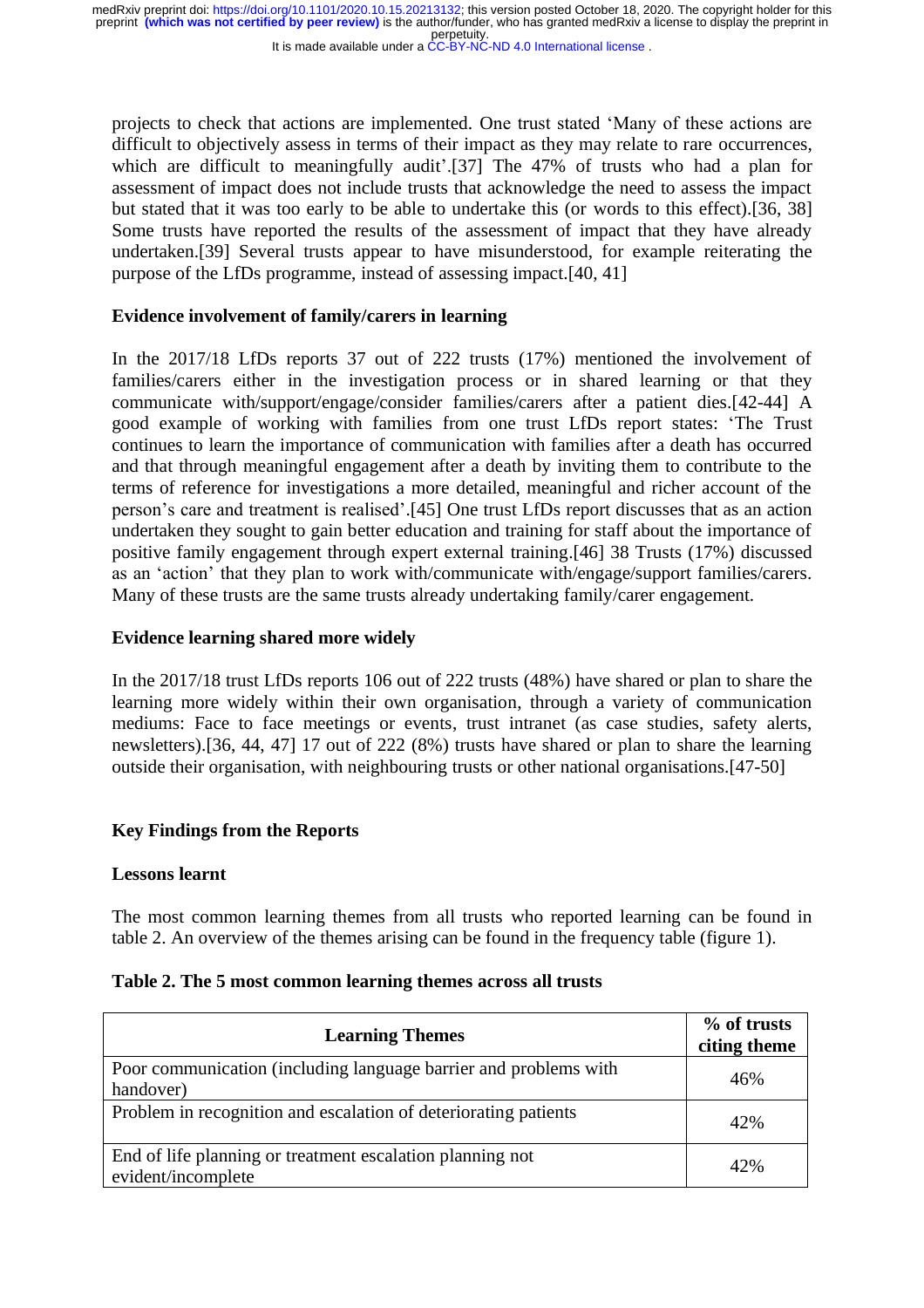It is made available under a CC-BY-NC-ND 4.0 International license.

| Problems with documentation                        | 41% |
|----------------------------------------------------|-----|
| Lack of/problem with risk assessment/interventions | 25% |

Some trusts have undertaken analysis of their learning and described common themes.[51] Some have gone into great detail.[52] Others have described a specific case or cases.[53] Some trusts have identified learning and actions together, without differentiating the learning from the action. The lack of structure in reporting makes it difficult to always understand exactly what the problem was leading to the learning. This could reduce the transferability of the learning.[54] Some trusts identified 'Good practice' as learning points.[55] Occasionally trusts did not necessarily learn from patient deaths, but from the overall LfDs process.[56]

### **Actions taken or planned to be taken**

The most common action themes from all trusts who reported actions can be found in table 3. An overview of the themes arising can be found in the frequency table (figure 2).

|  | Table 3. The 5 most common action themes across all trusts |  |
|--|------------------------------------------------------------|--|
|--|------------------------------------------------------------|--|

| <b>Action Themes</b>                                                             | % of trusts<br>citing theme |
|----------------------------------------------------------------------------------|-----------------------------|
| Review of process/Standard Operating Procedure (SOP)/pathway                     | 58%                         |
| Highlight or produce guidelines/protocols/policies/treatment<br>bundles/toolkits | 43%                         |
| Implementation programme of training/education                                   | 43%                         |
| Quality improvement work or similar                                              | 39%                         |
| Work to improve communication/collaboration/shared learning                      | 2.8%                        |

The level of detail with regards to actions taken varies greatly with some trusts listing some specific actions as bullet points.[39] Others trusts have described a specific case or cases.[57, 58]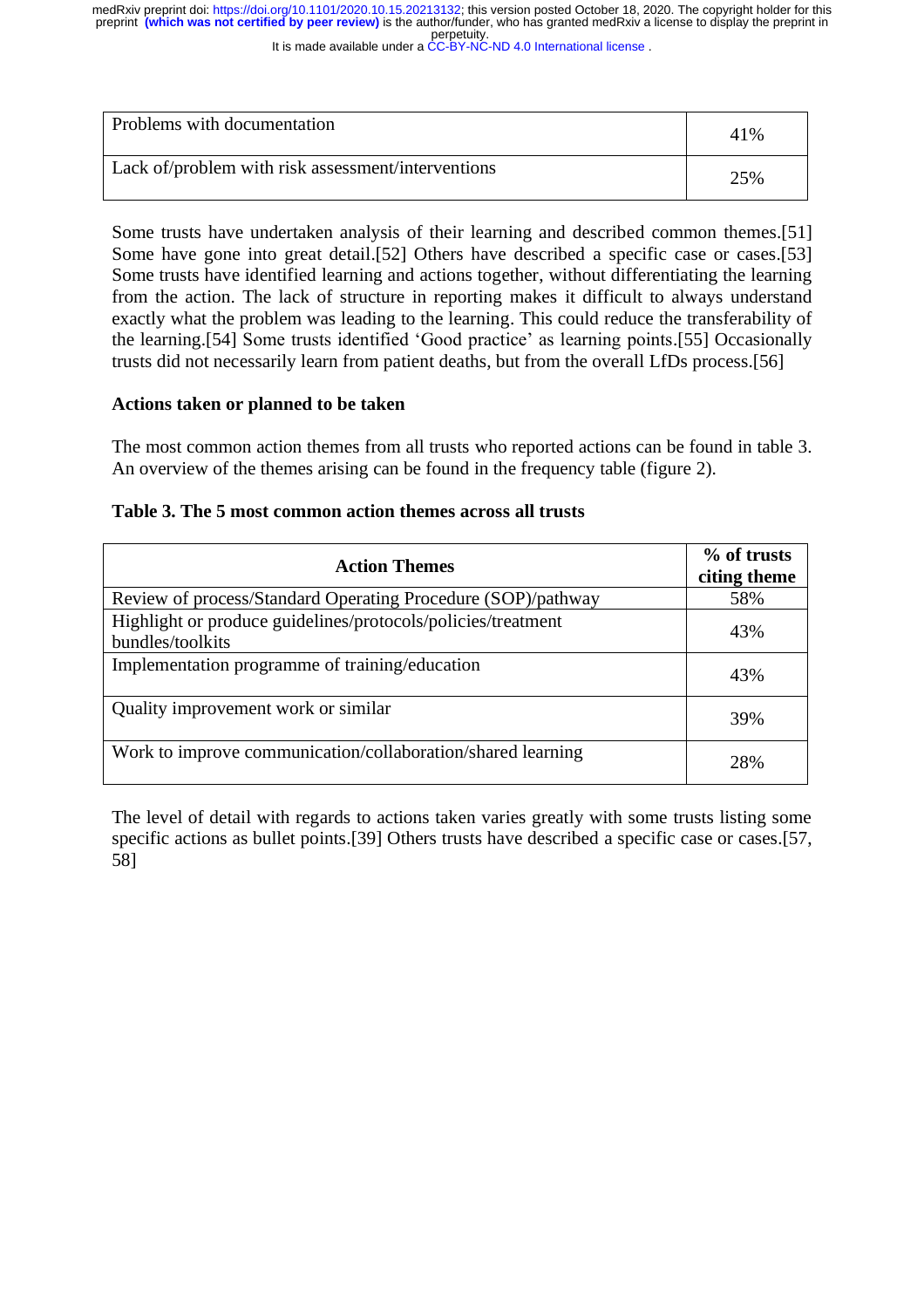

**Lessons Learnt**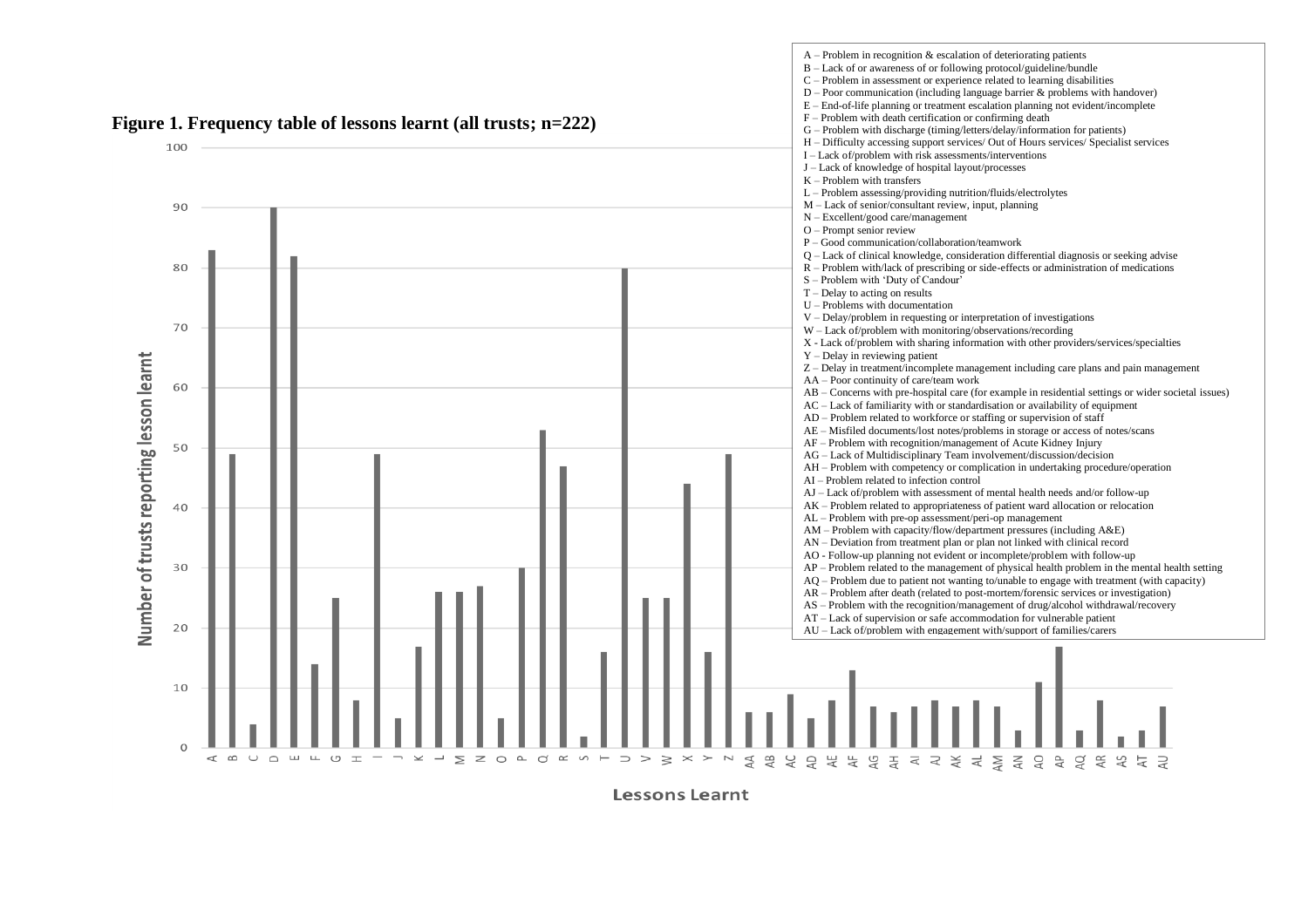

A – Work to improve communication/collaboration/shared learning B – Improved end-of-life planning (including communication)

**Action**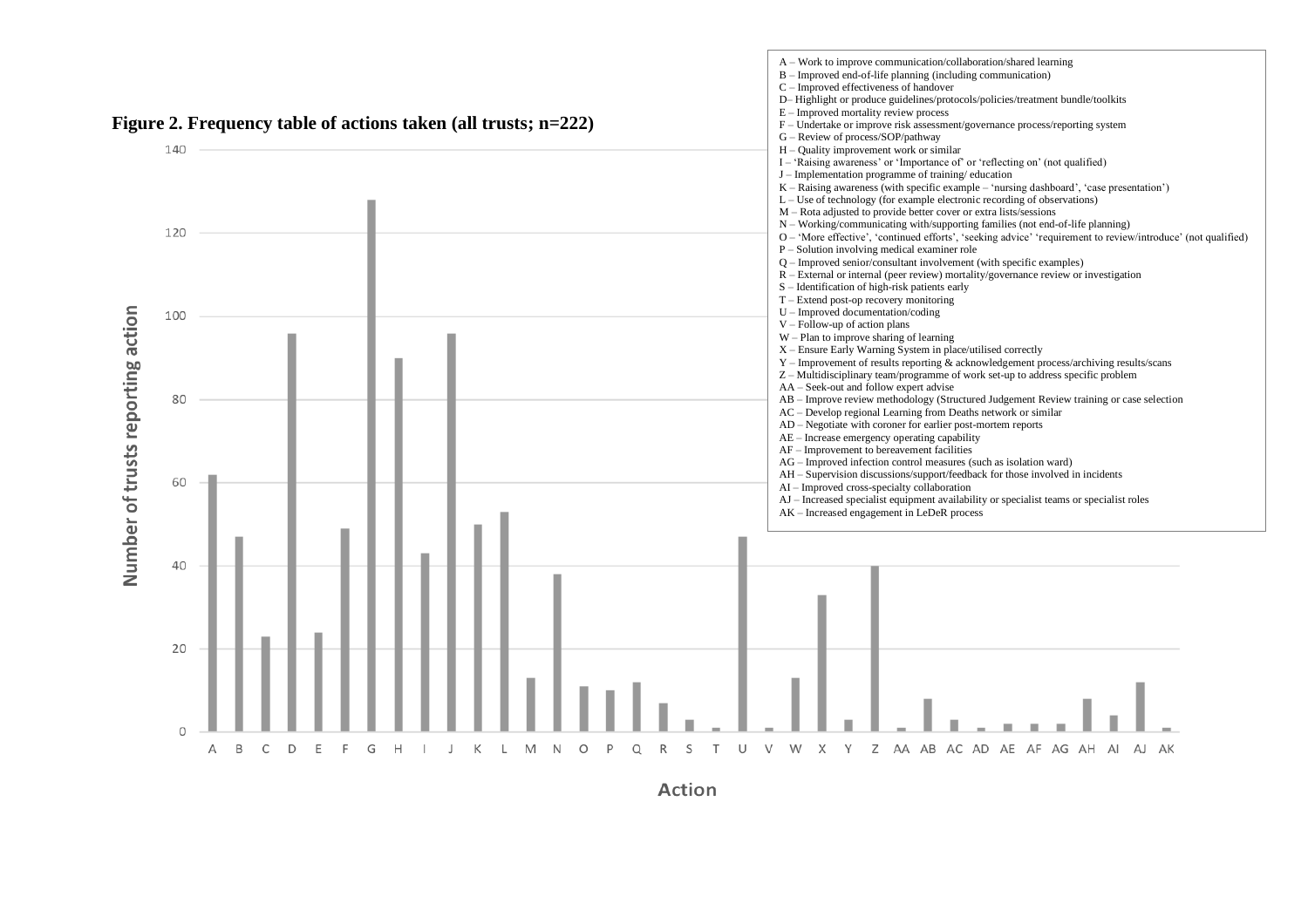### It is made available under a CC-BY-NC-ND 4.0 International license.

### **DISCUSSION**

This study demonstrates wide variation in both the quality of reporting and the findings from LfDs reports. Considering this is a new programme, introduced part-way through 2017/18, with limited guidance, the overall findings are somewhat encouraging. Nearly all trusts reported at least one or more element of the LfD reporting framework. Most trusts reported lessons learnt and/or actions taken, while less than half discussed assessment of impact. The lessons learnt were varied. The most common learning theme was poor communication, with the most common action being; review of process/SOP/pathway.

### **Quality of Reporting**

Reporting variation may be due to differences in interpretation of the guidance. There is no direct financial penalty for a trust not reporting some or all elements of the LfDs statutory requirements in their Quality Accounts. A penalty arises during CQC inspections, through assessment of implementation of LfDs.[59, 60]

The different approaches taken by trusts and the heterogeneity of data makes comparison difficult. The variation in the percentage of deaths being reviewed/investigated may be due to some trusts not having the capacity to review/investigate cases, collect and/or report accurately. Trusts with a very small number of deaths may find it easier to review all deaths than very large trusts. Some trusts have had mortality review processes in place for several years and have already been reviewing/investigating deaths, making implementation of the LfDs process easier since the structure for reviewing cases and personnel required are already in place. Some trusts may have felt at risk from negative attention by declaring total numbers of deaths and deaths judged more likely than not due to problems in care. Many trusts did however report despite the same risk. It is clear from the LfDs reports that several trusts, particularly some mental health and community trusts, did not feel that the guidance applied to them, however other similar trusts were able to comply with reporting. The results could suggest guidance was written with acute trusts in mind and perhaps need to be reconsidered for non-acute trusts. Similar findings were noted by the CQC in their report 'Learning from deaths: A review of the first year of NHS trusts implementing the national guidance'.[60]

The variation in deaths judged more likely than not due to problems in care is larger than those noted in previous studies.[2-6] It seems unlikely than many trusts would experience no deaths judged more likely than not due to problems in care. This could realistically be the case in specialist trusts where the absolute number of total deaths is very small, or community trusts with no inpatient beds, but seems unlikely in large acute trusts. Despite the improbability several acute trusts did report zero deaths judged more likely than not due to problems in care. Further work to understand why these trusts reported zero deaths should be undertaken.

The element of the statutory LfDs reporting that prompted poor responses from most trusts was 'An assessment of the impact of the actions' and describing how they would undertake this. The vast majority of trusts have answered this in a vague manner. Improvements could be made by issuing further specific guidance in relation to this element of the reporting. Of the trusts who did manage to implement actions and assess impact this was often using quality improvement measurements. The use of quality improvement methodology is felt to be an important overall indicator of quality by the CQC.[61] Guidance on evaluating the impact of interventions is widely available.[62, 63]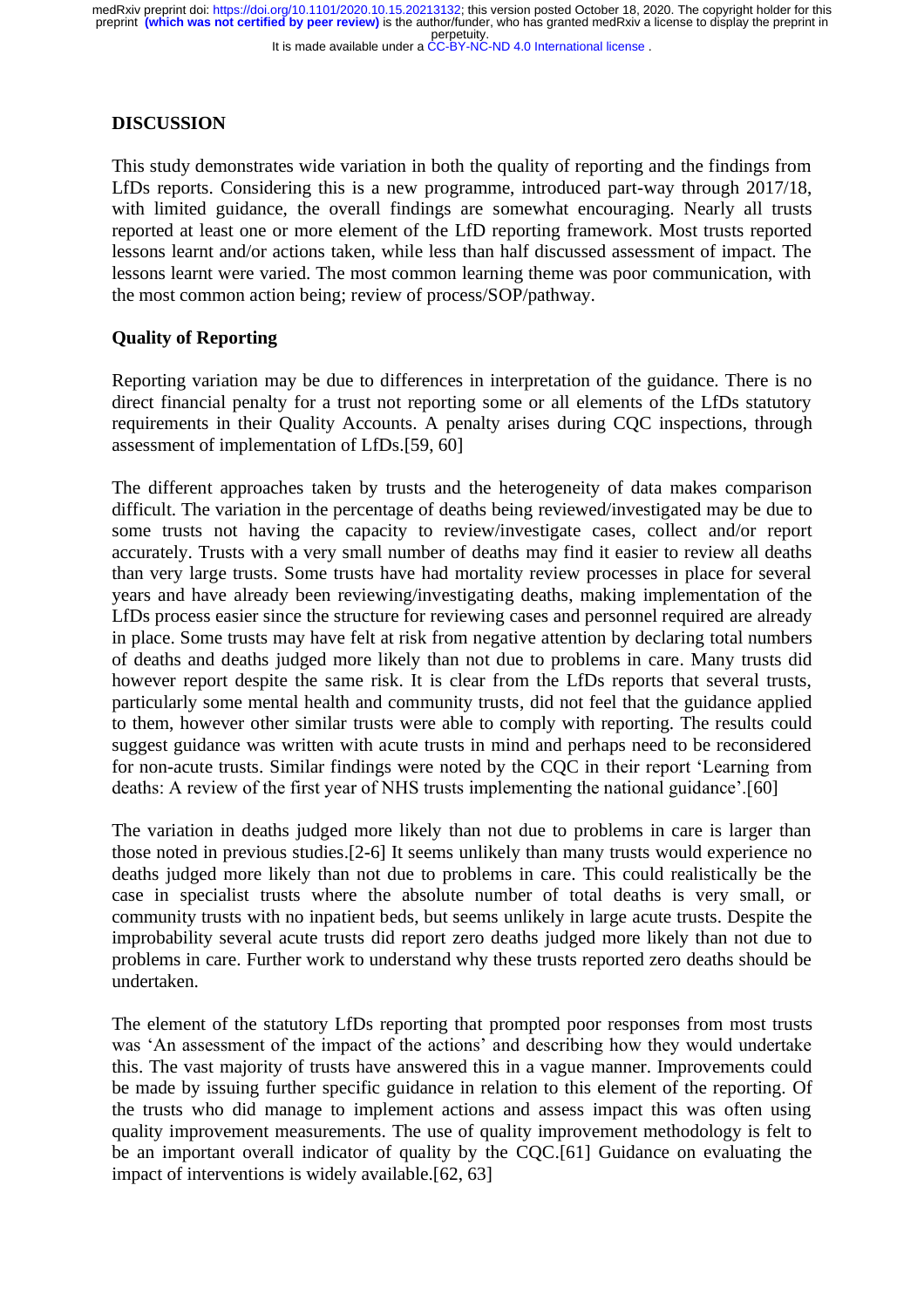It is made available under a CC-BY-NC-ND 4.0 International license.

Collectively within the LfDs reports, there is much learning, some appearing to result in impactful actions and high-level organisational learning.[8] This learning could potentially be usefully shared across the NHS and internationally. Some NHS trusts appear to have disengaged with the programme, with incomplete or partial LfDs reporting. This study suggests a lack of shared learning from the LfDs reports particularly across organisations and a lack of family engagement, despite NHS guidance.[19] Since the involvement of families and sharing learning were not statutory requirements of LfDs reporting, they may be underrepresented in the LfDs reports, this should be investigated further. The apparent disparity in organisational learning and safety culture, results in inequity for families/carers. This should be addressed by the DHSC and associated national bodies. Since the oversight bodies which were established to support the programme in its initial stages have now been stood down this seems unlikely to happen.[64]

### **Key Findings from the Reports**

Overall consistency with regards to identifying, reporting, investigating, learning from deaths in care and taking action has improved across most trusts. Many trusts have effectively described lessons learnt and actions taken. The continual process of learning, action and reflection which characterises effective organisational learning is essential to ensure safer healthcare and a safety culture.[65, 66] Evidence of effective organisational learning from trust LfDs reports is limited. Only a small number of trusts did not report any learning, suggesting that most trusts were able to engage with this aspect of reporting. Most of the LfDs report recommendations or actions are fairly non-specific; further detail of actions and their measurable impact would be helpful.

It is of concern that many of the lessons and recommended actions from LfDs reports have previously been identified in national and international reports and inquiries, looking at the problems associated with preventable deaths. Similar problems found in this study are also highlighted in these reports; poor clinical monitoring, poor recognition of the deteriorating patient, diagnostic errors, poor communication, lack of end of life planning, lack of information sharing between services, inadequate drug and fluid management.[67-75] This suggests many of the same problems reoccur and that healthcare systems do not effectively learn from previous failings and adds weight to the proposition that the NHS as a whole cannot become a learning organisation.[76] In view of this, it is reasonable to question whether the learning arising from LfDs reporting will result in meaningful change. If LfDs findings and recommendations are not implemented, systemic redundancy in the initiative is implied. While individual healthcare practitioners do need to take some responsibility, trusts and the DHSC should look at systems, such as institutional accountability and LfDs programme oversight to optimise outcomes. This lack of change adds to the growing body of evidence suggesting that traditional approaches to organisational learning in healthcare, such as learning from when things go wrong (safety-I) have limited effect and may suggest a role for increased learning from the patients who survive against the odds (safety-II).[77]

### **Recommendations**

In view of the findings from this study, in order to improve reporting quality, our recommendations are as follows:

• A more structured LfDs reporting template, including all regulatory requirements should be implemented through the quality accounts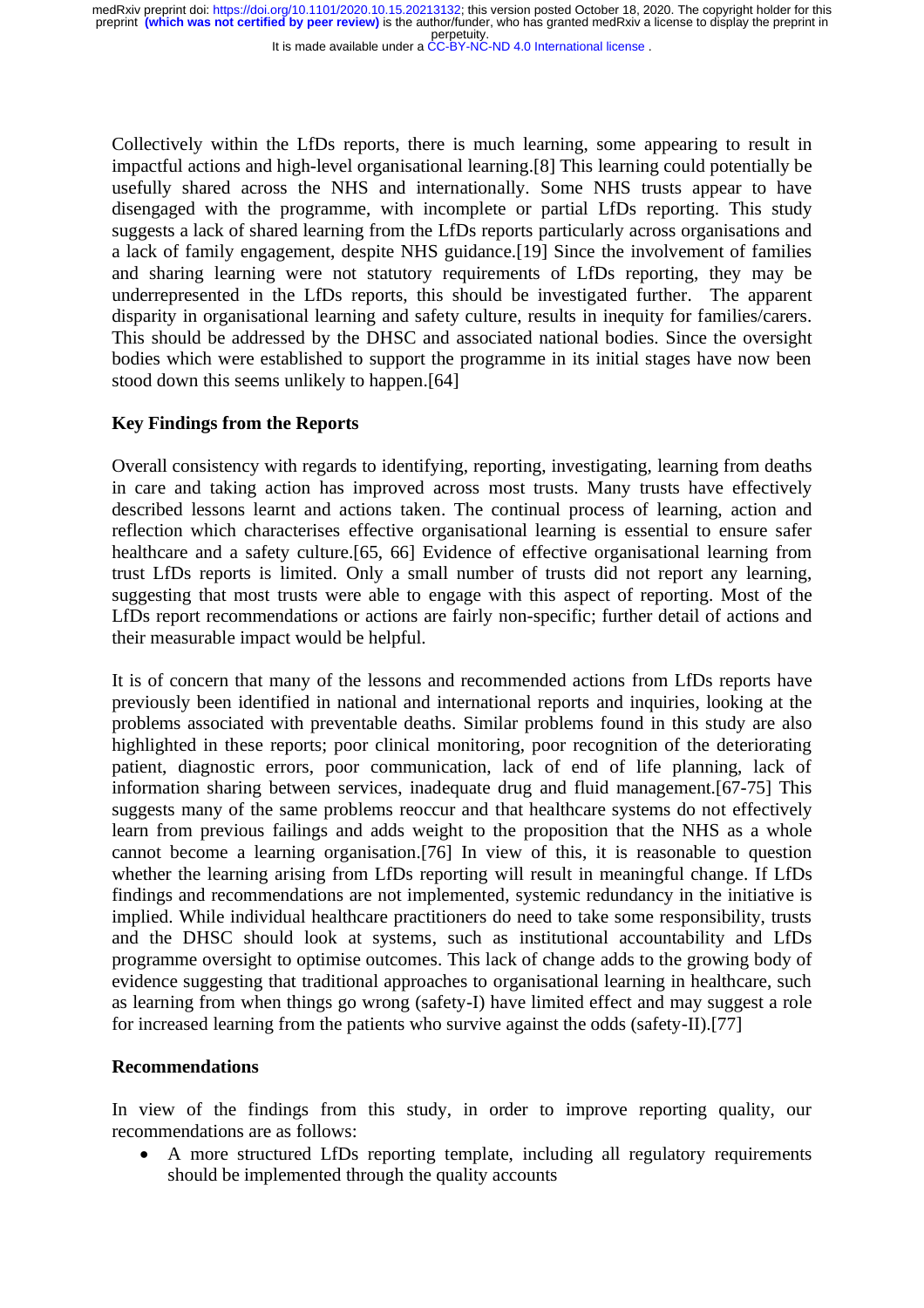- NHSE/I specific guidance should be developed on how trusts can undertake 'an assessment of the impact of the actions'
- To reinstate LfDs robust regulatory reporting oversight in addition to CQC inspections

In order to improve 'learning and action' from deaths, our recommendations are:

- Annual collection and collation of all trust LfDs reporting for wider sharing
- Further investigation into how trusts currently involve bereaved families and carers
- Investment in leadership and support for NHS staff to enable a safety culture

## **Study Limitations**

This is an analysis of the first year of LfDs reporting, many trusts may not have got completely to grips with it yet. On first review the data for 2018/19 does appear to be more robust.

It is important to understand that trusts may be undertaking elements that were not statutory reporting requirements and raises the question of whether public reporting is reflective of trust engagement with the LfDs programme.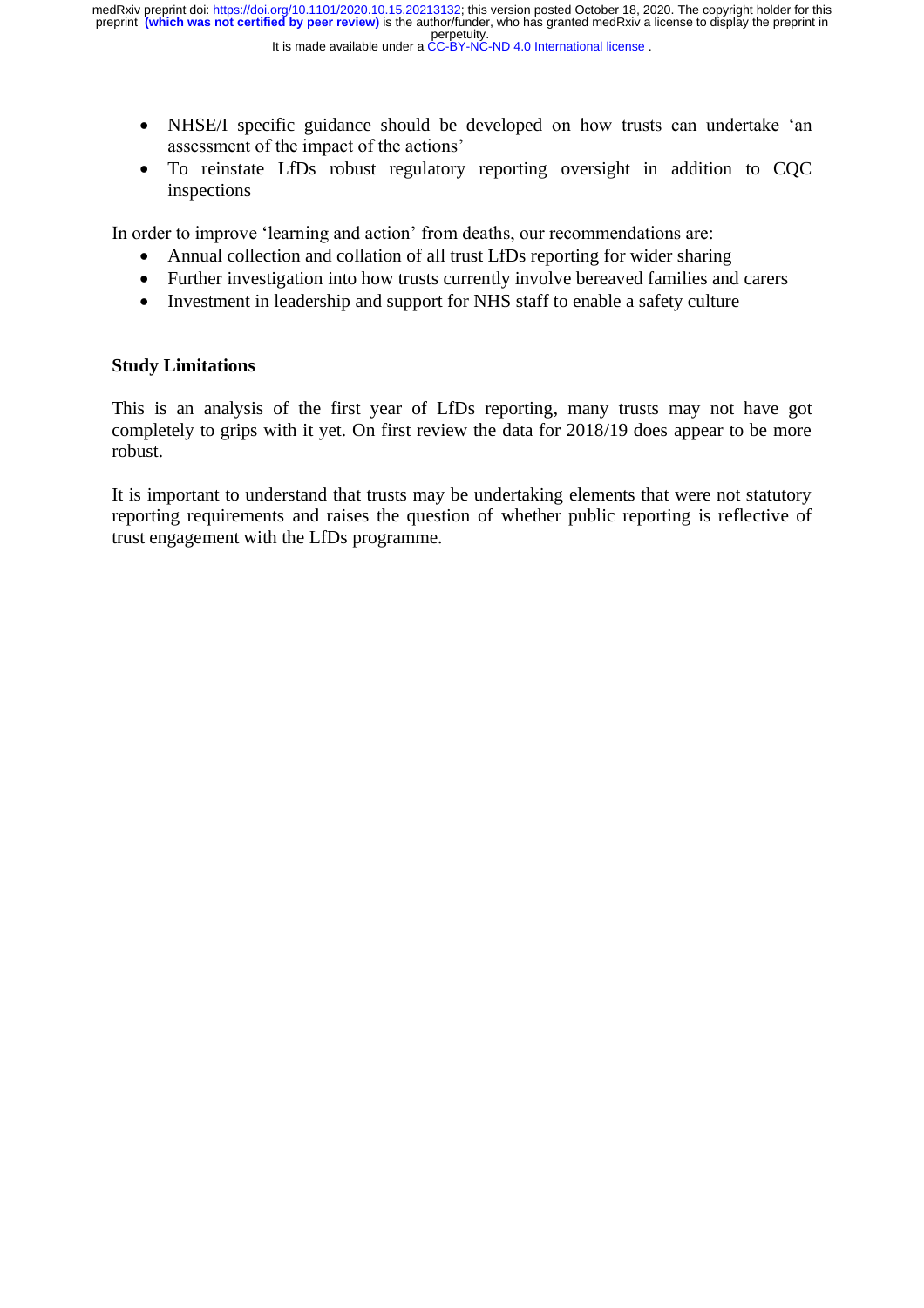### It is made available under a CC-BY-NC-ND 4.0 International license.

## **CONCLUSION**

This research shows that the LfDs programme has improved the way that NHS trusts identify, report, investigate and learn from deaths in care. However, more could be done to enhance and strengthen the programme impact, and to assess whether LfDs reporting reflects trust LfDs engagement and organisational learning.

On the basis of findings from the 2017/18 LfDs reports, national programmes led by multidisciplinary healthcare practitioners should be developed to tackle the most common problems which may have contributed to patient deaths. In the first instance programmes tackling the following issues should be developed or strengthened:

- Improving communication
- Involvement of families in care and in learning
- Processes to share learning (locally and nationally)

Further work is needed to understand which actions taken by trusts result in the biggest impact and for this learning to be shared. While LfDs can be difficult and emotive it is fundamental that healthcare systems ensure effective learning and impactful change occur.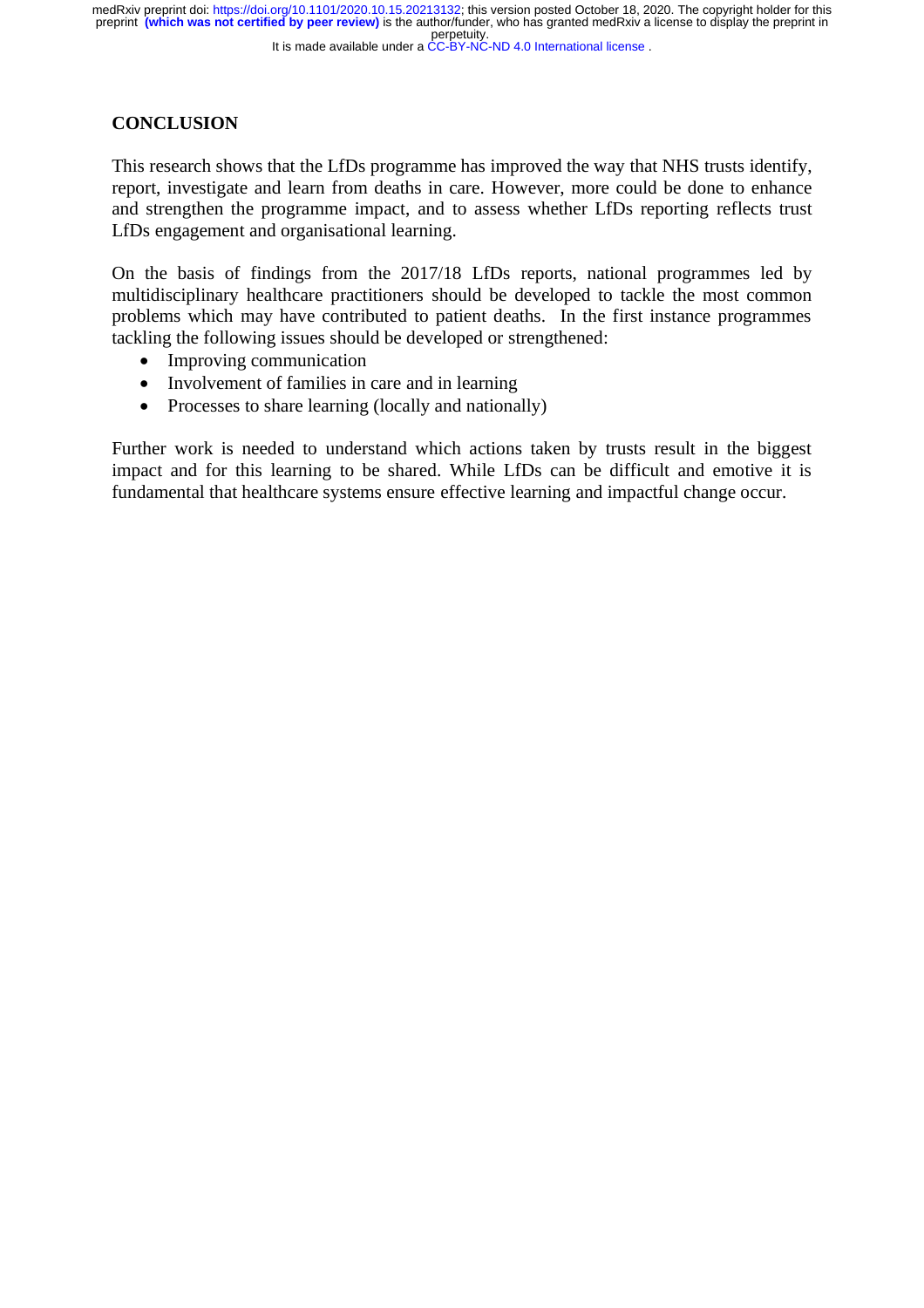It is made available under a CC-BY-NC-ND 4.0 International license. perpetuity. preprint **(which was not certified by peer review)** is the author/funder, who has granted medRxiv a license to display the preprint in medRxiv preprint doi: [https://doi.org/10.1101/2020.10.15.20213132;](https://doi.org/10.1101/2020.10.15.20213132) this version posted October 18, 2020. The copyright holder for this

## **Footnotes**

### **Contributors**

ZB conceived and designed the study, undertook analysis, and drafted the manuscript. All authors provided critical input to the design, analysis, interpretation of the data and revised the manuscript critically. The corresponding author attests that all listed authors meet authorship criteria and that no others meeting the criteria have been omitted. ZB is the guarantor.

## **Funding**

This study was supported by UCL Biomedical Research Centre Patient and Public Involvement starter funding (BRC617/PPI/ZB/104990).

### **Competing interests**

ZB worked at NHS Improvement in the medical directorate from August 2017 to August 2018, during which time she undertook some work on the LfDs programme. SRM currently works for NHS England/Improvement as National Clinical Director for Critical and Perioperative Care. ZB, CVP, DB and SRM have completed the ICMJE uniform disclosure form at [www.icmje.org/coi\\_disclosure.pdf](http://www.icmje.org/coi_disclosure.pdf) and do not have any other competing interests to declare.

### **Ethical approval**

This study is an analysis of publicly available data and does not require ethical approval.

### **Data sharing**

Data for this study is publicly available from the 2017/18 NHS Quality Accounts

### **Transparency statement**

We confirm that the manuscript is an honest, accurate, and transparent account of the study being reported; that no important aspects of the study have been omitted; and that there are no discrepancies from the study as originally planned.

### **Dissemination to participants and related patient and public communities**

We plan to disseminate results to the medical director, director for Patient safety and national medical examiner at NHS England/Improvement, the medical director at the Care Quality Commission and to the families involved in the NHS England LfDs steering group.

### **Acknowledgements**

We would like to acknowledge the work of the members of the Learning from Deaths: Learning and Action (LfDLaA) Public and Relatives steering group in this research.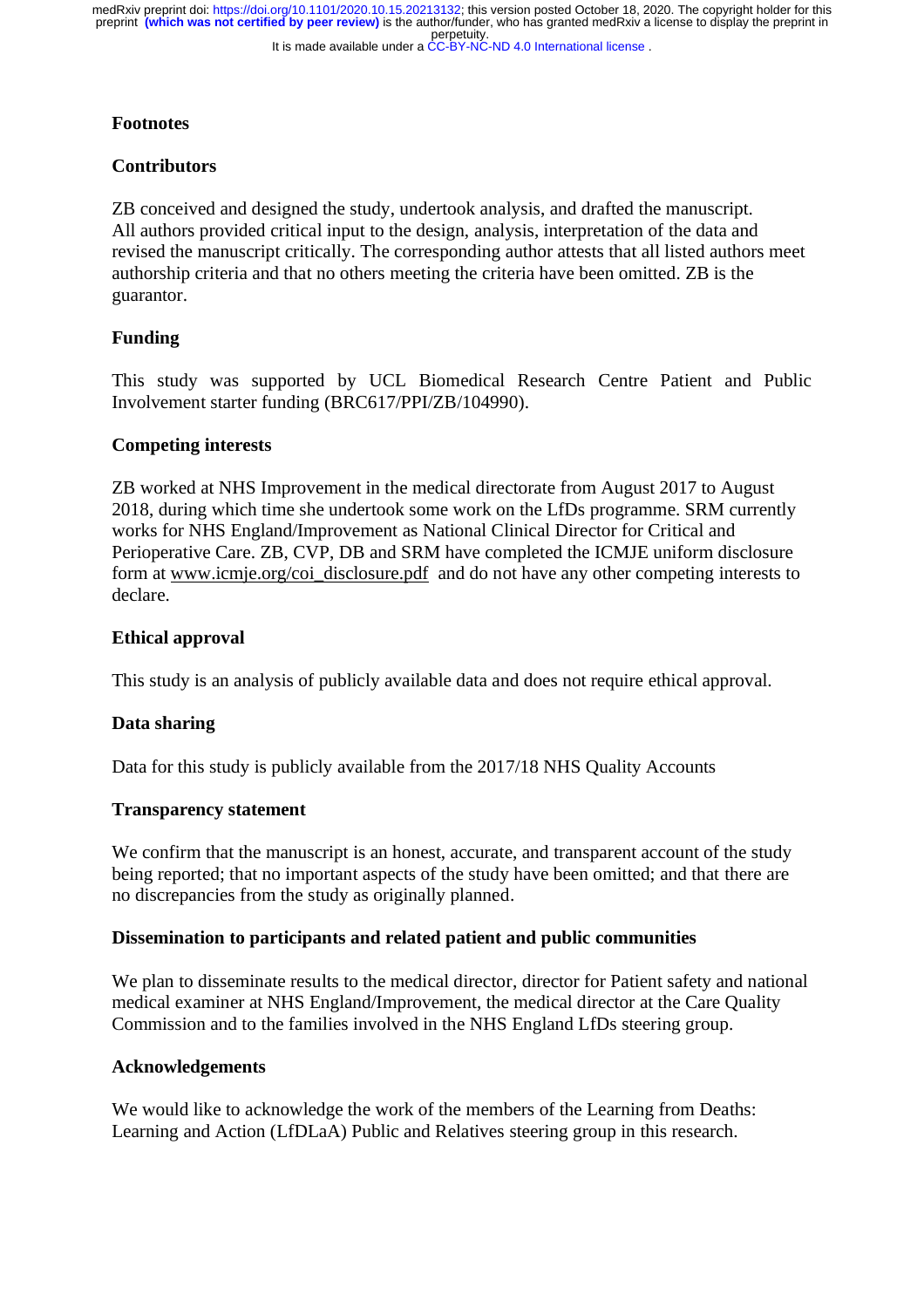It is made available under a CC-BY-NC-ND 4.0 International license.

## **REFERENCES**

1 World Health Organisation 2019. Patient safety. Accessed July 2020. Available at: <https://www.who.int/news-room/fact-sheets/detail/patient-safety>

2 Levinson DR 2010. Adverse events in hospitals: national incidence among Medicare beneficiaries. Office of Inspector General for the Department of Health and Human Services. Accessed July 2020. Available at:<https://oig.hhs.gov/oei/reports/oei-06-09-00090.pdf>

3 Kobewka DM, Van Walraven C et al. The prevelance of potentially preventable deaths in an acute care hospital.: A retrospective cohort. Medicine. 2017 Feb;96(8):e6162. doi:1097/MD.0000000000006162

4 Hogan H, Healey F et al. Preventable deaths due to problems in care in English acute hospitals: retrospective case record review study. BMJ Quality & Safety 2012;21:737-745. doi:10.1136/bmjqs-2011-001159

5 Roberts AP, Morrow G et al. From research to practice: results of 7300 mortality retrospective case record reviews in four acute hospitals in the North-East of England. BMJ Open Qual.2017;6(2):e000123. doi:10.1136/bmjoq-2017-000123

6 Rogne T, Nordseth T et al. Rate of avoidable deaths in a Norwegian hospital trust as judged by retrospective chart review. BMJ Quality & safety. 2019 Jan;28(1):49-55.

doi:10.1136/bmjqs-2018-008053

7 NHS Digital 2018. Summary Hospital-level Mortality Indicator (SHMI) - Deaths associated with hospitalisation, England, April 2017 - March 2018. Accessed July 2020. Available at: [https://digital.nhs.uk/data-and-information/publications/clinical](https://digital.nhs.uk/data-and-information/publications/clinical-indicators/shmi/archive/shmi-april-2017---march-2018)[indicators/shmi/archive/shmi-april-2017---march-2018](https://digital.nhs.uk/data-and-information/publications/clinical-indicators/shmi/archive/shmi-april-2017---march-2018)

8 Fiol M, Lyles MA. Organizational Learning. The Academy of Management Review. Oct 1985;10(4):803-813

9 Salancik GR, Mendl JR. Corporate attributions as strategic illusions of management control. Administrative Science Quarterly 1984;29:238-254

10 Carroll JS, Edmondson AC. Leading organisational learning in health care. Qual Saf Health Care 2002;11:51–56. doi:10.1136/qhc.11.1.51

11 Mannion R, Braithwaite J. Where is Patient Safety Research and Practice Heading? A Response to Recent Commentaries. Int J Health Policy Manag 2019;8(2):136-137. doi: 10.15171/ijhpm.2018.112

12 Hamblin R, Shuker C Well spotted: but now you need to do something BMJ Quality & Safety Published Online First: 18 September 2020. doi: 10.1136/bmjqs-2019-010659 13 Mazars 2015. Independent review of deaths of people with a Learning Disability or Mental Health problem in contact with Southern Health NHS Foundation Trust April 2011 to March 2015. Accessed July 2020. Available at: [https://www.england.nhs.uk/south/wp](https://www.england.nhs.uk/south/wp-content/uploads/sites/6/2015/12/mazars-rep.pdf)[content/uploads/sites/6/2015/12/mazars-rep.pdf](https://www.england.nhs.uk/south/wp-content/uploads/sites/6/2015/12/mazars-rep.pdf)

14 CQC 2016. Learning, candour and accountability. Accessed July 2020. Available at: [https://www.cqc.org.uk/sites/default/files/20161213-learning-candour-accountability-full](https://www.cqc.org.uk/sites/default/files/20161213-learning-candour-accountability-full-report.pdf)[report.pdf](https://www.cqc.org.uk/sites/default/files/20161213-learning-candour-accountability-full-report.pdf)

15 NQB 2017. National Guidance on Learning from Deaths. Accessed July 2020. Available at: Accessed July 2020. Available at: [https://www.england.nhs.uk/wp-](https://www.england.nhs.uk/wp-content/uploads/2017/03/nqb-national-guidance-learning-from-deaths.pdf)

[content/uploads/2017/03/nqb-national-guidance-learning-from-deaths.pdf](https://www.england.nhs.uk/wp-content/uploads/2017/03/nqb-national-guidance-learning-from-deaths.pdf)

16 NHS Improvement 2017. Implementing the Learning from Deaths framework: key requirements for trust boards. Accessed July 2020. Available at:

https://improvement.nhs.uk/documents/1747/170921\_Implementing\_LfD\_-

[\\_information\\_for\\_boards\\_JH\\_amend\\_3.pdf](https://improvement.nhs.uk/documents/1747/170921__Implementing_LfD_-_information_for_boards_JH_amend_3.pdf)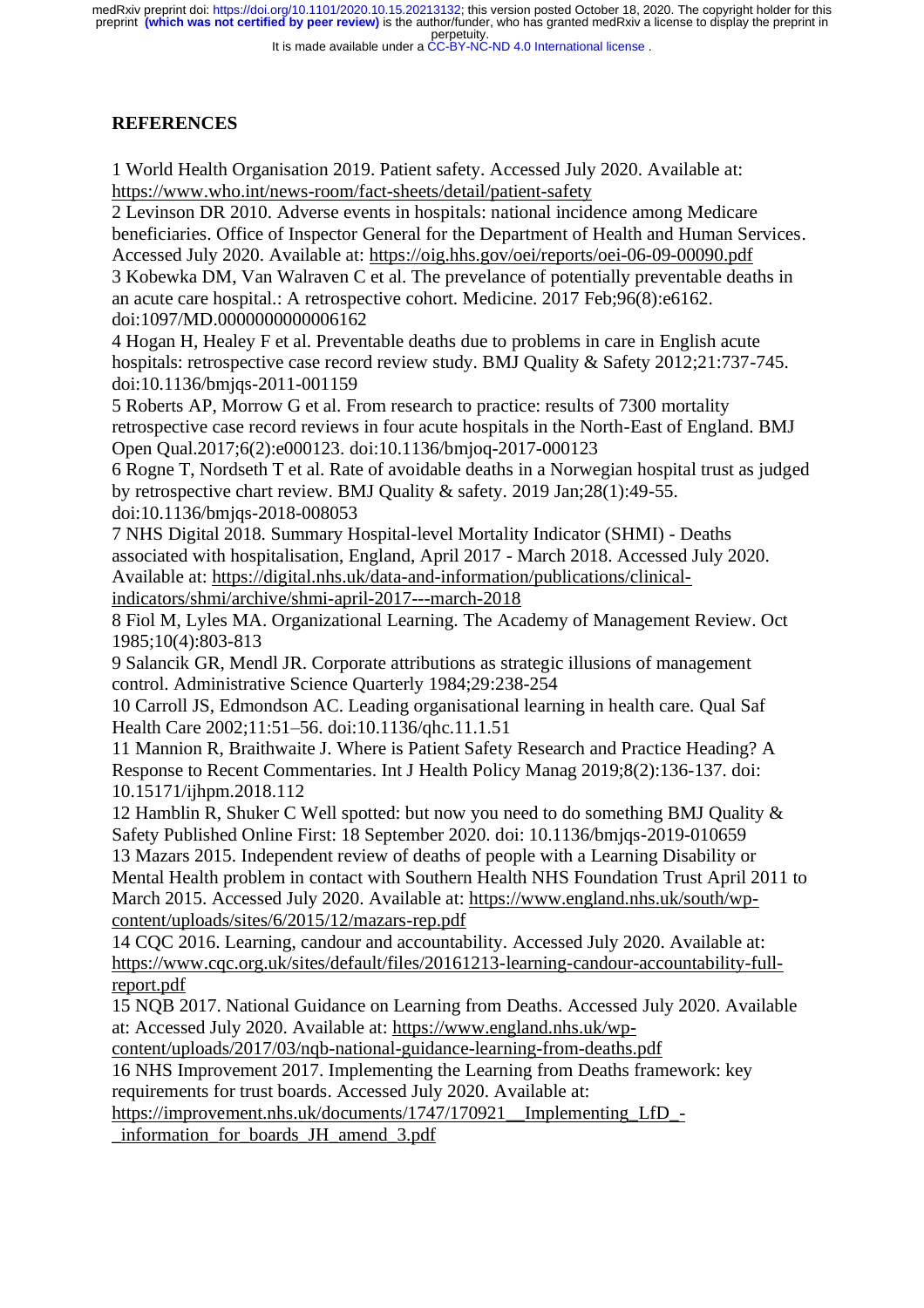It is made available under a CC-BY-NC-ND 4.0 International license.

17 UK Legislation 2017. The National Health Service (Quality Accounts) (Amendment) Regulations 2017. Accessed July 2020. Available at:

<http://www.legislation.gov.uk/uksi/2017/744/made>

18 NHS 2019. About Quality Accounts. Accessed July 2020. Available at:

<https://www.nhs.uk/using-the-nhs/about-the-nhs/quality-accounts/about-quality-accounts/> 19 NQB 2018. Learning from deaths: Guidance for NHS trusts on working with bereaved families and carers. Accessed Sept 2020. Available at: https://www.england.nhs.uk/wpcontent/uploads/2018/08/learning-from-deaths-working-with-families-v2.pdf

20 O'Brien BC, Harris IB et al. Standards for reporting qualitative research: a synthesis of recommendations. Acad Med. 2014;89(9):1245-1251. doi:10.1097/ACM.0000000000000388

21 Bowen GA. 2009. Document Analysis as a Qualitative Research Method, Qualitative Research Journal. 9 (2). 27-40. DOI:10.3316/QRJ0902027

22 Tufford L, Newman P. Bracketing in Qualitative Research. Qualitative Social Work 2010;11:80-96. doi:10.1177/1473325010368316

23 Stebbins R. Exploratory Data Analysis. In: Given LM, The Sage Encyclopedia of Qualitative Research Methods, Vol. 1, Ed. 1. Sage 2008:325-326

24 Staniszewska S, Simera I et al. GRIPP2 reporting checklists: tools to improve reporting of patient and public involvement in research. BMJ 2017;358:j3453. doi: 10.1136/bmj.j3453 25 Worcestershire Acute Hospitals NHS Trust Quality Account 2017/18. Accessed July 2020. Available at: https://www.worcsacute.nhs.uk/stoma-care/2146-quality-account-2017- 18/file

26 North Staffordshire Combined Healthcare NHS Trust Quality Account 2017/18. Accessed July 2020. Available at: http://389w1t43oria4ctlpf36b5lz-wpengine.netdna-ssl.com/wpcontent/uploads/2018/10/Combined-Quality-Account-2017-18.pdf

27 Moorfields Eye Hospital NHS Foundation Trust Quality Account 2017/18. Accessed July 2020. Available at:

[https://www.moorfields.nhs.uk/sites/default/files/Moorfields%20annual%20report%202017-](https://www.moorfields.nhs.uk/sites/default/files/Moorfields%20annual%20report%202017-18.pdf) [18.pdf](https://www.moorfields.nhs.uk/sites/default/files/Moorfields%20annual%20report%202017-18.pdf)

28 North East London Foundation Trust Quality Account 2017/18. Accessed July 2020. Available at:

<https://www.nelft.nhs.uk/download.cfm?doc=docm93jijm4n3126.pdf&ver=5090>

29 North Middlesex University Hospital NHS Trust Quality Account 2017/18. Accessed July 2020. Available at: [http://www.northmid.nhs.uk/Portals/0/201809%20-](http://www.northmid.nhs.uk/Portals/0/201809%20-%20NMUH%20Final%20Quality%20Account%202017-18.pdf?ver=2018-09-18-125322-917)

[%20NMUH%20Final%20Quality%20Account%202017-18.pdf?ver=2018-09-18-125322-](http://www.northmid.nhs.uk/Portals/0/201809%20-%20NMUH%20Final%20Quality%20Account%202017-18.pdf?ver=2018-09-18-125322-917) [917](http://www.northmid.nhs.uk/Portals/0/201809%20-%20NMUH%20Final%20Quality%20Account%202017-18.pdf?ver=2018-09-18-125322-917)

30 Royal Devon and Exeter NHS Foundation Trust Quality Account 2017/18. Accessed July 2020. Available at: [https://www.rdehospital.nhs.uk/documents/trust/documents/annual](https://www.rdehospital.nhs.uk/documents/trust/documents/annual-report-2017-2018.pdf)[report-2017-2018.pdf](https://www.rdehospital.nhs.uk/documents/trust/documents/annual-report-2017-2018.pdf)

31 Black Country Partnership NHS Foundation Trust Quality Account 2017/18. Accessed July 2020. Available at: [https://www.bcpft.nhs.uk/documents/about-us/key-](https://www.bcpft.nhs.uk/documents/about-us/key-documents/annual-report/1851-bcp-annual-report-2018/file)

[documents/annual-report/1851-bcp-annual-report-2018/file](https://www.bcpft.nhs.uk/documents/about-us/key-documents/annual-report/1851-bcp-annual-report-2018/file)

32 Sheffield Health and Social Care NHS Foundation Trust Quality Account 2017/18. Accessed July 2020. Available at: [https://www.shsc.nhs.uk/sites/default/files/2019-](https://www.shsc.nhs.uk/sites/default/files/2019-12/Quality%20Report%202017-2018.pdf) [12/Quality%20Report%202017-2018.pdf](https://www.shsc.nhs.uk/sites/default/files/2019-12/Quality%20Report%202017-2018.pdf)

33 Healthcare Quality Improvement Partnership 2018. Royal College of Physicians: National mortality case record review. Annual report. Accessed July 2020. Available at: [https://www.rcplondon.ac.uk/projects/outputs/national-mortality-case-record-review-nmcrr](https://www.rcplondon.ac.uk/projects/outputs/national-mortality-case-record-review-nmcrr-annual-report-2018)[annual-report-2018](https://www.rcplondon.ac.uk/projects/outputs/national-mortality-case-record-review-nmcrr-annual-report-2018)

34 MBRRACE-UK 2017. Perinatal Confidential Enquiry. Confidential Enquiry into Stillbirths and Deaths in Infancy (CESDI) framework:19-20. Accessed July 2020. Available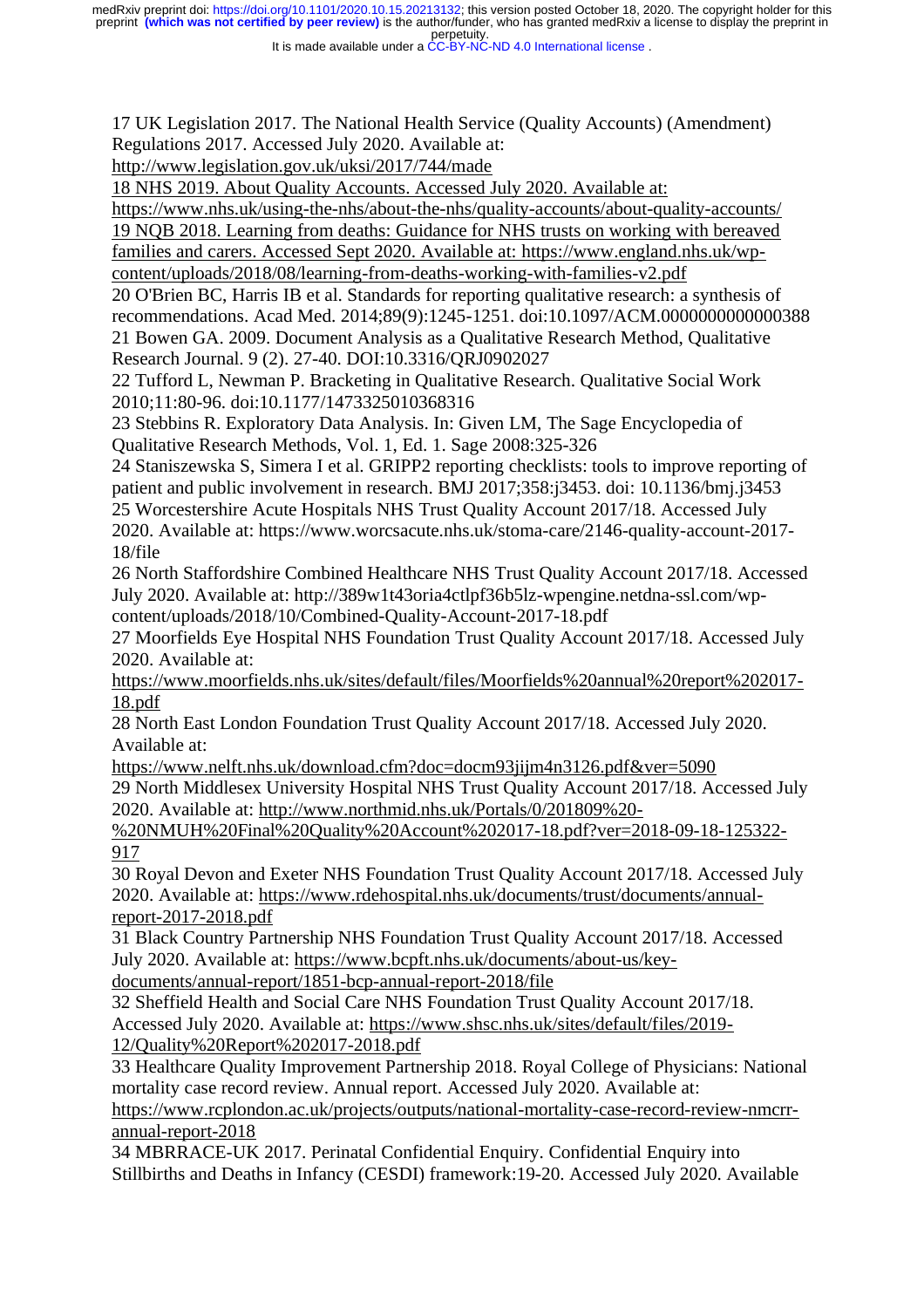It is made available under a CC-BY-NC-ND 4.0 International license.

at: [https://www.npeu.ox.ac.uk/downloads/files/mbrrace-uk/reports/MBRRACE-](https://www.npeu.ox.ac.uk/downloads/files/mbrrace-uk/reports/MBRRACE-UK%20Intrapartum%20Confidential%20Enquiry%20Report%202017%20-%20final%20version.pdf)

[UK%20Intrapartum%20Confidential%20Enquiry%20Report%202017%20-](https://www.npeu.ox.ac.uk/downloads/files/mbrrace-uk/reports/MBRRACE-UK%20Intrapartum%20Confidential%20Enquiry%20Report%202017%20-%20final%20version.pdf)

[%20final%20version.pdf](https://www.npeu.ox.ac.uk/downloads/files/mbrrace-uk/reports/MBRRACE-UK%20Intrapartum%20Confidential%20Enquiry%20Report%202017%20-%20final%20version.pdf)

35 Hogan H 2014. Preventable, Incidents, Survival and Mortality Study 2 (PRISM) Medical Record Review Manual. Accessed July 2020. Available at:

[https://improvement.nhs.uk/documents/1423/PRISM\\_2\\_Manual\\_V2\\_Jan\\_14.pdf](https://improvement.nhs.uk/documents/1423/PRISM_2_Manual_V2_Jan_14.pdf)

36 Royal United Hospitals Bath NHS Foundation Trust. Accessed July 2020. Available at:

[https://www.ruh.nhs.uk/about/annual\\_report/documents/Annual\\_Report\\_2017-18.pdf](https://www.ruh.nhs.uk/about/annual_report/documents/Annual_Report_2017-18.pdf)

37 University Hospital Southampton NHS Foundation Trust Quality Account 2017/18. Accessed July 2020. Available at:

[https://www.uhs.nhs.uk/Media/SUHTInternet/AboutUs/AnnualReportsStrategiesandPlans/20](https://www.uhs.nhs.uk/Media/SUHTInternet/AboutUs/AnnualReportsStrategiesandPlans/201718/Annual-report-2017-18.pdf) [1718/Annual-report-2017-18.pdf](https://www.uhs.nhs.uk/Media/SUHTInternet/AboutUs/AnnualReportsStrategiesandPlans/201718/Annual-report-2017-18.pdf)

38 Great Western Hospitals NHS Foundation Trust Quality Account 2017/18. Accessed July 2020. Available at:

<https://www.gwh.nhs.uk/media/309191/gwhnhsftannualqualityaccounts2017-18.pdf> 39 Salisbury NHS Foundation Trust Quality Account 2017/18. Accessed July 2020. Available at:

[https://www.salisbury.nhs.uk/AboutUs/TrustReportsAndReviews/Documents/SalisburyNHS](https://www.salisbury.nhs.uk/AboutUs/TrustReportsAndReviews/Documents/SalisburyNHSFoundationTrustQualityAccount2017_2018.pdf) [FoundationTrustQualityAccount2017\\_2018.pdf](https://www.salisbury.nhs.uk/AboutUs/TrustReportsAndReviews/Documents/SalisburyNHSFoundationTrustQualityAccount2017_2018.pdf)

40 Gloucestershire Hospitals NHS Foundation Trust Quality Account 2017/18. Accessed July 2020. Available at:<https://www.gloshospitals.nhs.uk/media/documents/QA-A4-17-18.pdf>

41 Isle of Wight NHS Trust Quality Account 2017/18. Accessed July 2020. Available at: [https://www.iow.nhs.uk/Downloads/Quality%20Account/Quality%20Accout%202017-](https://www.iow.nhs.uk/Downloads/Quality%20Account/Quality%20Accout%202017-18.pdf) [18.pdf](https://www.iow.nhs.uk/Downloads/Quality%20Account/Quality%20Accout%202017-18.pdf)

42 Tameside and Glossop Integrated Care NHS Foundation Trust Quality Account 2017/18. Accessed July 2020. Available at:

<https://www.tamesidehospital.nhs.uk/Documents/AnnualReport20172018.pdf>

43 Buckinghamshire Healthcare NHS Trust Quality Account 2017/18. Accessed July 2020. Available at: [https://www.buckshealthcare.nhs.uk/Downloads/quality-](https://www.buckshealthcare.nhs.uk/Downloads/quality-account/08%20Quality%20Accounts_2017_18.pdf)

[account/08%20Quality%20Accounts\\_2017\\_18.pdf](https://www.buckshealthcare.nhs.uk/Downloads/quality-account/08%20Quality%20Accounts_2017_18.pdf)

44 Birmingham Women's and Children's NHS Foundation Trust Quality Account 2017/18. Accessed July 2020. Available at:

<https://bwc.nhs.uk/download.cfm?doc=docm93jijm4n2490.pdf&ver=3456>

45 Pennine Care NHS Foundation Trust Quality Account 2017/18. Accessed July 2020. Available at:

[https://www.penninecare.nhs.uk/application/files/4615/6172/0636/Quality\\_account\\_2017-](https://www.penninecare.nhs.uk/application/files/4615/6172/0636/Quality_account_2017-18.pdf) [18.pdf](https://www.penninecare.nhs.uk/application/files/4615/6172/0636/Quality_account_2017-18.pdf)

46 South Staffordshire and Shropshire Healthcare NHS Foundation Trust Quality Account 2017/18. Accessed July 2020. Available at:

[https://improvement.nhs.uk/documents/4294/South\\_Staffordshire\\_Shropshire\\_Healthcare\\_A](https://improvement.nhs.uk/documents/4294/South_Staffordshire_Shropshire_Healthcare_Annual_Report_and_Accounts_2017-18.PDF) [nnual\\_Report\\_and\\_Accounts\\_2017-18.PDF](https://improvement.nhs.uk/documents/4294/South_Staffordshire_Shropshire_Healthcare_Annual_Report_and_Accounts_2017-18.PDF)

47 Royal Free London NHS Foundation Trust Quality Account 2017/18. Accessed July 2020. Available at: [https://www.royalfree.nhs.uk/uploads/RF\\_quality\\_report\\_2017-18.pdf](https://www.royalfree.nhs.uk/uploads/RF_quality_report_2017-18.pdf)

48 South west Yorkshire Partnership NHS Foundation Trust Quality Account 2017/18. Accessed July 2020. Available at: [https://www.southwestyorkshire.nhs.uk/wp-](https://www.southwestyorkshire.nhs.uk/wp-content/uploads/2018/08/SWYPT-annual-report-and-accounts-2017-18-FINAL.pdf)

[content/uploads/2018/08/SWYPT-annual-report-and-accounts-2017-18-FINAL.pdf](https://www.southwestyorkshire.nhs.uk/wp-content/uploads/2018/08/SWYPT-annual-report-and-accounts-2017-18-FINAL.pdf) 49 Northumbria Healthcare NHS Foundation Trust Quality Account 2017/18. Accessed July 2020. Available at: [https://www.northumbria.nhs.uk/wp-content/uploads/2018/07/FINAL-](https://www.northumbria.nhs.uk/wp-content/uploads/2018/07/FINAL-NHFT-ARA-2017-18.pdf)[NHFT-ARA-2017-18.pdf](https://www.northumbria.nhs.uk/wp-content/uploads/2018/07/FINAL-NHFT-ARA-2017-18.pdf)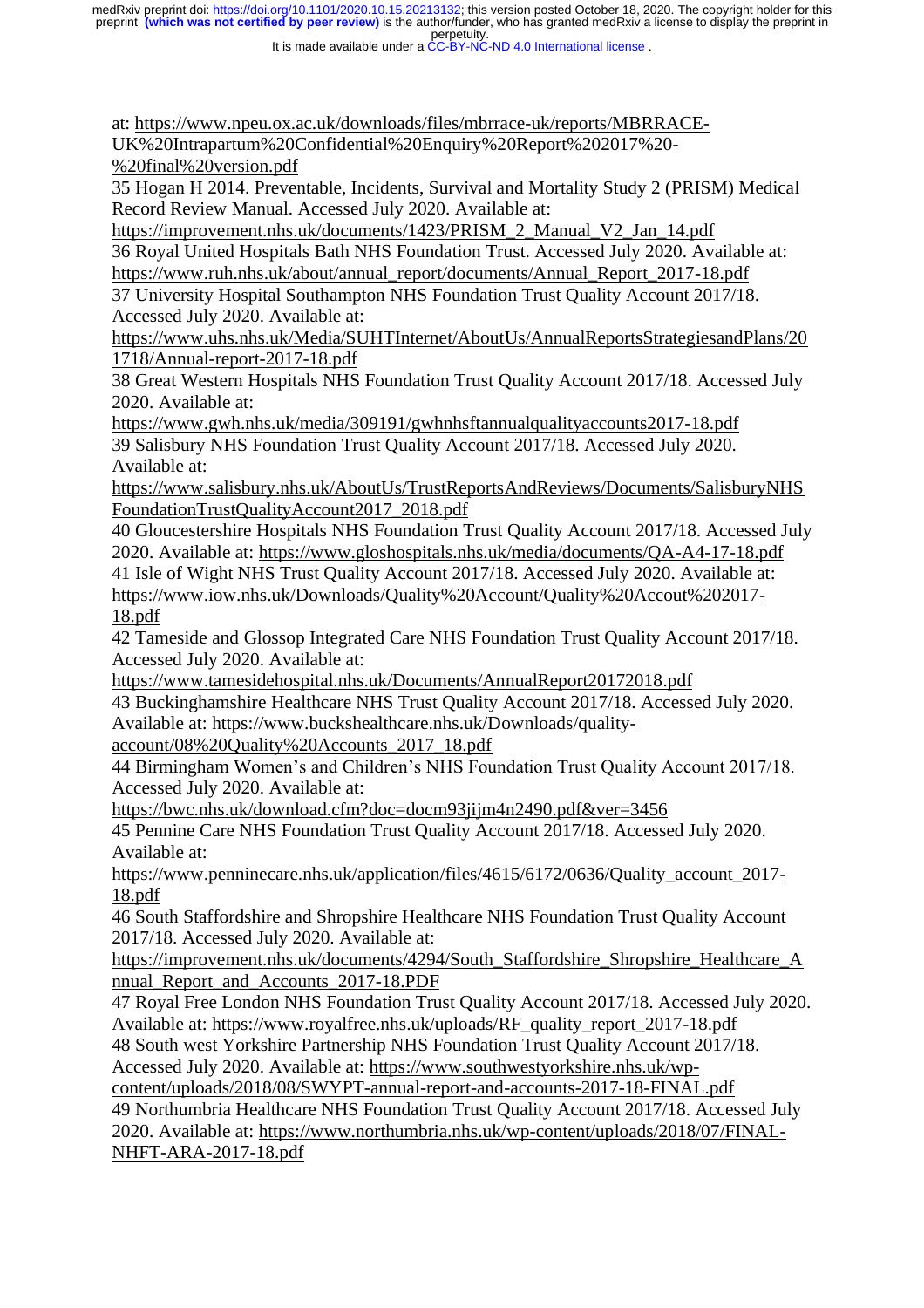It is made available under a CC-BY-NC-ND 4.0 International license.

50 Greater Manchester Mental Health NHS Foundation Trust Quality Account 2017/18. Accessed July 2020. Available at:

<https://www.gmmh.nhs.uk/download.cfm?doc=docm93jijm4n3649.pdf&ver=7138>

51 The Christie NHS Foundation Trust Quality Account 2017/18. Accessed July 2020.

Available at: [https://www.christie.nhs.uk/media/5682/the-christie-nhs-ft-quality-report-2017-](https://www.christie.nhs.uk/media/5682/the-christie-nhs-ft-quality-report-2017-18.pdf) [18.pdf](https://www.christie.nhs.uk/media/5682/the-christie-nhs-ft-quality-report-2017-18.pdf)

52 Northumberland, Tyne & Wear NHS Foundation Trust Quality Account 2017/18. Accessed July 2020. Available at:

[https://improvement.nhs.uk/documents/4419/Northumberland\\_Tyne\\_\\_\\_Wear\\_NHS\\_FT\\_Ann](https://improvement.nhs.uk/documents/4419/Northumberland_Tyne___Wear_NHS_FT_Annual_Report_and_Accounts_2017-18.PDF) ual Report and Accounts 2017-18.PDF

53 The Walton Centre NHS Foundation Trust Quality Account 2017/18. Accessed July 2020. Available at:

[https://www.thewaltoncentre.nhs.uk/uploadedfiles/THE%20WALTON%20CENTRE%20FI](https://www.thewaltoncentre.nhs.uk/uploadedfiles/THE%20WALTON%20CENTRE%20FINAL%20MERGED%20ANNUAL%20REPORT%20ACCOUNTS%20QUALITY%20ACCOUNT%202017_18.pdf) [NAL%20MERGED%20ANNUAL%20REPORT%20ACCOUNTS%20QUALITY%20ACC](https://www.thewaltoncentre.nhs.uk/uploadedfiles/THE%20WALTON%20CENTRE%20FINAL%20MERGED%20ANNUAL%20REPORT%20ACCOUNTS%20QUALITY%20ACCOUNT%202017_18.pdf) [OUNT%202017\\_18.pdf](https://www.thewaltoncentre.nhs.uk/uploadedfiles/THE%20WALTON%20CENTRE%20FINAL%20MERGED%20ANNUAL%20REPORT%20ACCOUNTS%20QUALITY%20ACCOUNT%202017_18.pdf)

54 Kent & Medway NHS and Social Care Partnership Trust Quality Account 2017/18. Accessed July 2020. Available at: [https://www.kmpt.nhs.uk/media/1234/quality-account-17-](https://www.kmpt.nhs.uk/media/1234/quality-account-17-18.pdf) [18.pdf](https://www.kmpt.nhs.uk/media/1234/quality-account-17-18.pdf)

55 Bradford Teaching Hospitals NHS Foundation Trust Quality Account 2017/18. Accessed July 2020. Available at: [https://www.bradfordhospitals.nhs.uk/wp-](https://www.bradfordhospitals.nhs.uk/wp-content/uploads/2018/07/Annual-Report-and-Accounts-2017-18.pdf)

[content/uploads/2018/07/Annual-Report-and-Accounts-2017-18.pdf](https://www.bradfordhospitals.nhs.uk/wp-content/uploads/2018/07/Annual-Report-and-Accounts-2017-18.pdf)

56 Maidstone and Tunbridge Wells NHS Trust Quality Accounts 2017/18. Accessed July 2020. Available at: [https://www.mtw.nhs.uk/wp-content/uploads/2018/06/MTW-Quality-](https://www.mtw.nhs.uk/wp-content/uploads/2018/06/MTW-Quality-Accounts-2018.pdf)[Accounts-2018.pdf](https://www.mtw.nhs.uk/wp-content/uploads/2018/06/MTW-Quality-Accounts-2018.pdf)

57 Cambridge University Hospitals NHS Foundation Trust Quality Account 2017/18. Accessed July 2020. Available at:

[https://www.cuh.nhs.uk/sites/default/files/Annual%20Report%20and%20Accounts%202017](https://www.cuh.nhs.uk/sites/default/files/Annual%20Report%20and%20Accounts%20201718.pdf) [18.pdf](https://www.cuh.nhs.uk/sites/default/files/Annual%20Report%20and%20Accounts%20201718.pdf)

58 Camden and Islington NHS Foundation Trust Quality Account 2017/18. Accessed July 2020. Available at:

[https://www.cuh.nhs.uk/sites/default/files/Annual%20Report%20and%20Accounts%202017](https://www.cuh.nhs.uk/sites/default/files/Annual%20Report%20and%20Accounts%20201718.pdf) [18.pdf](https://www.cuh.nhs.uk/sites/default/files/Annual%20Report%20and%20Accounts%20201718.pdf)

59 CQC 2018. Inspection framework: NHS trusts and foundation trusts. Trust-wide well-led. Accessed July 2020. Available at:

https://www.cqc.org.uk/sites/default/files/20200115 Trust wide well led inspection frame [work\\_V7.pdf](https://www.cqc.org.uk/sites/default/files/20200115_Trust_wide_well_led_inspection_framework_V7.pdf)

60 CQC 2019. Learning from deaths: A review of the first year of NHS trusts implementing the national guidance Accessed July 2020. Available at:

[https://www.cqc.org.uk/sites/default/files/20190315-LfD-Driving-Improvement-report-](https://www.cqc.org.uk/sites/default/files/20190315-LfD-Driving-Improvement-report-FINAL.pdf)[FINAL.pdf](https://www.cqc.org.uk/sites/default/files/20190315-LfD-Driving-Improvement-report-FINAL.pdf)

61 CQC 2018. Quality improvement in hospital trusts. Accessed July 2020. Available at: https://www.cqc.org.uk/sites/default/files/20180911\_OI\_hospitals\_FINAL.pdf

62 NHS 2015. How to understand and measure impact. Accessed Sept 2020. Available at: https://www.england.nhs.uk/wp-content/uploads/2015/06/bcf-user-guide-04.pdf.pdf

63 Clarke Geraldine M, Conti Stefano et al. Evaluating the impact of healthcare interventions using routine data BMJ 2019;365:l2239. doi: 10.1136/bmj.I2239

64 RCP 2019. National Mortality Case Record Review Programme. Accessed July 2020. Available at: [https://www.rcplondon.ac.uk/projects/national-mortality-case-record-review](https://www.rcplondon.ac.uk/projects/national-mortality-case-record-review-programme)[programme](https://www.rcplondon.ac.uk/projects/national-mortality-case-record-review-programme)